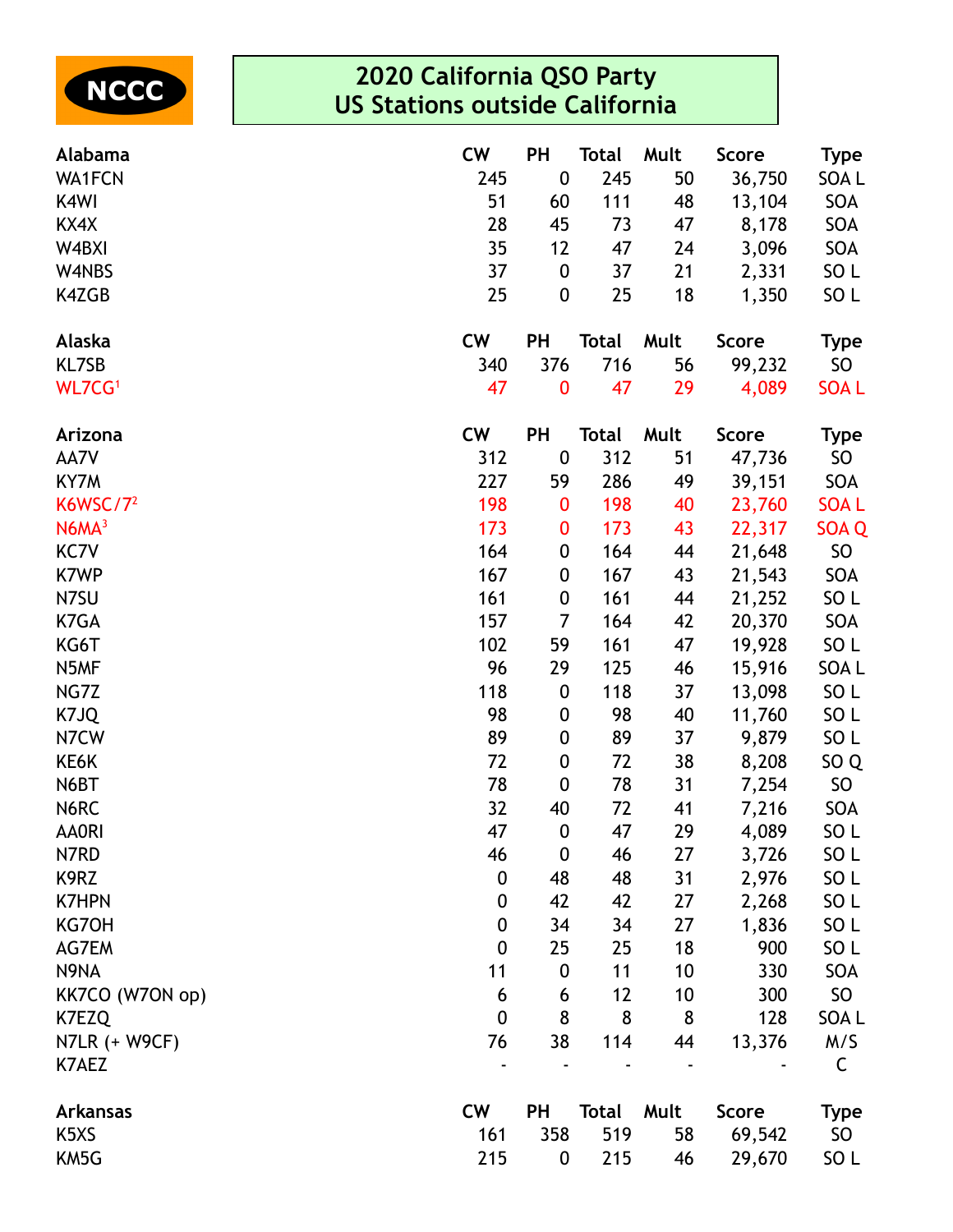

| <b>Arkansas</b>    | <b>CW</b>        | <b>PH</b>        | <b>Total</b> | Mult | <b>Score</b> | <b>Type</b>     |
|--------------------|------------------|------------------|--------------|------|--------------|-----------------|
| <b>K5OY4</b>       | 79               | 0                | 79           | 33   | 7,821        | <b>SOAL</b>     |
| K5KDG              | 60               | 0                | 60           | 33   | 5,940        | SO <sub>L</sub> |
| AK5R               | 29               | $\overline{2}$   | 31           | 18   | 1,638        | SO <sub>Q</sub> |
| W5HRP              | 0                | 31               | 31           | 17   | 1,054        | SO L M          |
| KD5ILA             | $\boldsymbol{0}$ | 11               | 11           | 12   | 264          | SO <sub>L</sub> |
| Colorado           | <b>CW</b>        | <b>PH</b>        | <b>Total</b> | Mult | <b>Score</b> | <b>Type</b>     |
| AD <sub>1</sub> C  | 225              | 121              | 346          | 53   | 48,601       | SOA L           |
| <b>NOTA</b>        | 260              | 51               | 311          | 52   | 45,864       | SOA             |
| K <sub>2</sub> KR  | 0                | 375              | 375          | 54   | 40,500       | SOA             |
| <b>WOETT</b>       | 235              | 0                | 235          | 45   | 31,725       | SO              |
| NN7A               | 200              | 15               | 215          | 45   | 28,350       | SO <sub>L</sub> |
| K <sub>9</sub> OR  | 188              | $\boldsymbol{0}$ | 188          | 38   | 21,432       | SO <sub>L</sub> |
| <b>KOFX</b>        | 119              | 0                | 119          | 41   | 14,637       | SO <sub>L</sub> |
| <b>NOKQ</b>        | 123              | 0                | 123          | 33   | 12,177       | <b>SO</b>       |
| <b>NCOJW</b>       | $\boldsymbol{0}$ | 102              | 102          | 43   | 8,772        | SO              |
| WA1FMM             | 53               | 46               | 99           | 34   | 8,534        | SO <sub>L</sub> |
| KFORT (N6AJS op)   | 73               | $\overline{2}$   | 75           | 29   | 6,467        | SO <sub>L</sub> |
| <b>NOEMU</b>       | $\boldsymbol{0}$ | 25               | 25           | 21   | 1,050        | SO <sub>L</sub> |
| <b>ABOCD</b>       | 10               | 12               | 22           | 12   | 648          | SO <sub>L</sub> |
| <b>NAOED</b>       | $\mathbf 0$      | 10               | 10           | 9    | 180          | SO <sub>L</sub> |
| Connecticut        | <b>CW</b>        | <b>PH</b>        | <b>Total</b> | Mult | <b>Score</b> | <b>Type</b>     |
| W1CTN <sup>5</sup> | 150              | 249              | 399          | 55   | 52,140       | <b>SOA</b>      |
| W <sub>1JQ</sub>   | 185              | 90               | 275          | 56   | 41,160       | SO              |
| W <sub>1</sub> QK  | 187              | 67               | 254          | 48   | 33,360       | SOA L           |
| K <sub>1</sub> ZE  | 165              | 52               | 217          | 50   | 29,950       | SO              |
| WA1SAY             | $\boldsymbol{0}$ | 112              | 112          | 42   | 9,408        | SOLYL           |
| W3IZ               | 31               | 43               | 74           | 35   | 6,265        | SOA             |
| W1ARY              | 53               | $\boldsymbol{0}$ | 53           | 27   | 4,293        | SOA L           |
| W1ZFG              | 29               | 21               | 50           | 26   | 3,354        | SO <sub>L</sub> |
| K <sub>1</sub> ZZ  | 44               | $\boldsymbol{0}$ | 44           | 23   | 3,036        | SOA             |
| W1RM               | 49               | 0                | 49           | 20   | 2,940        | SOA             |
| K1LHO              | 22               | 0                | 22           | 11   | 726          | SO <sub>L</sub> |
| <b>Delaware</b>    | <b>CW</b>        | <b>PH</b>        | <b>Total</b> | Mult | <b>Score</b> | <b>Type</b>     |
| K9RS <sup>6</sup>  | 320              | 207              | 527          | 56   | 76,944       | <b>SOA</b>      |
| W3TAS <sup>7</sup> | 105              | $\bf{0}$         | 105          | 41   | 12,915       | <b>SOAL</b>     |
| N8NA               | 108              | 0                | 108          | 36   | 11,664       | SO <sub>L</sub> |
| AC3LZ              | 0                | 125              | 125          | 38   | 9,500        | SO              |
| K3WSP              | 0                | 56               | 56           | 31   | 3,472        | <b>SO</b>       |
| NY3C               | 6                | 35               | 41           | 27   | 2,376        | SOA L           |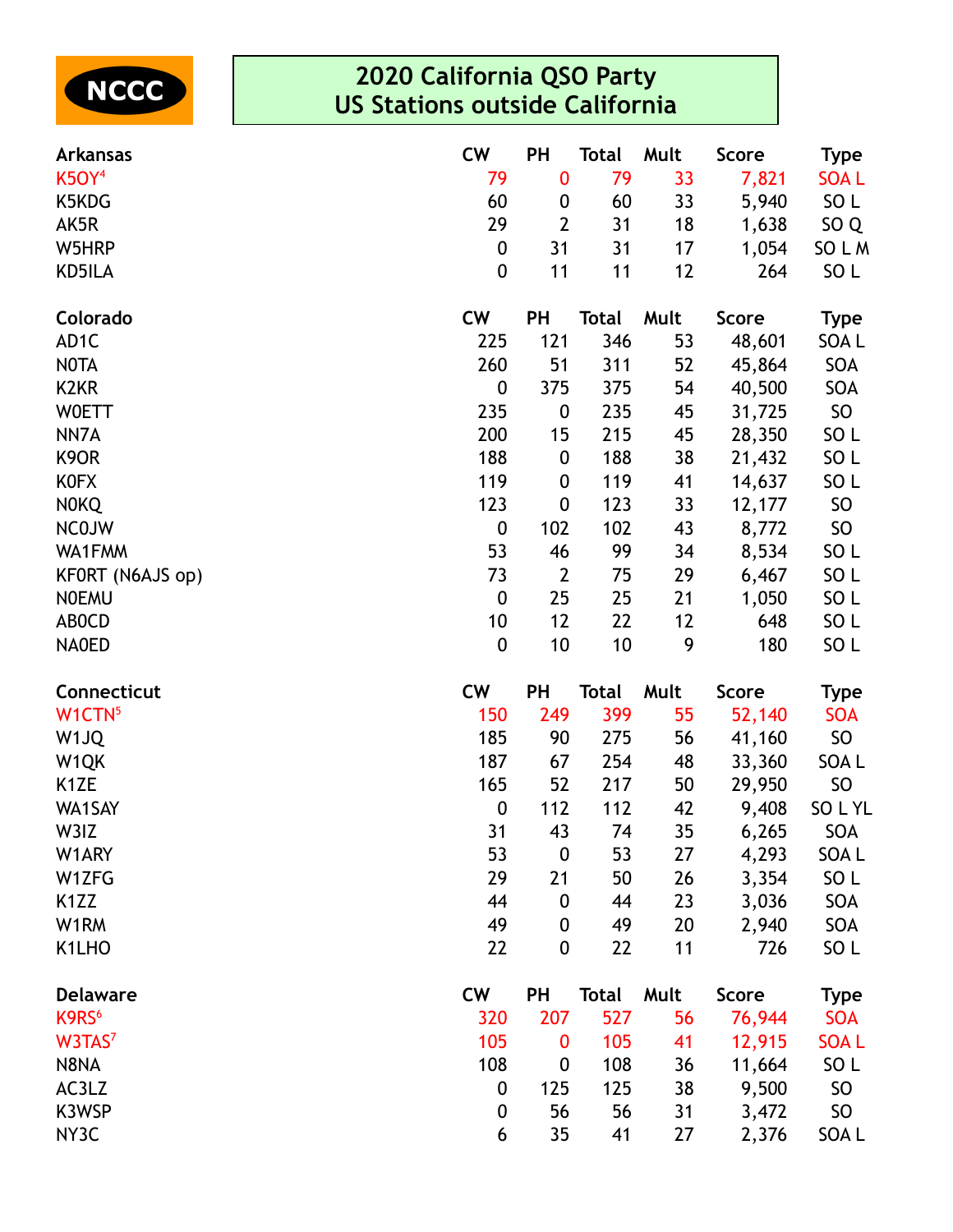

| Florida                       | <b>CW</b>        | <b>PH</b>        | Total          | Mult | <b>Score</b> | <b>Type</b>     |
|-------------------------------|------------------|------------------|----------------|------|--------------|-----------------|
| N6AR                          | 309              | 217              | 526            | 57   | 77,577       | SOA             |
| WX4G                          | 316              | 161              | 477            | 52   | 66,040       | SO              |
| N <sub>4</sub> O <sub>X</sub> | 220              | 173              | 393            | 58   | 58,348       | <b>SO</b>       |
| <b>WO40</b>                   | 213              | 85               | 298            | 55   | 44,495       | SO              |
| N4KS                          | 245              | 29               | 274            | 48   | 38,064       | SO              |
| AA4TI                         | 190              | 84               | 274            | 51   | 37,638       | SOA             |
| <b>KOLUZ</b>                  | 196              | 23               | 219            | 43   | 27,262       | SOA             |
| NF4A                          | 126              | 83               | 209            | 49   | 26,656       | SO              |
| KM4HI                         | 101              | 92               | 193            | 52   | 25,324       | SOA L           |
| K4MM                          | 98               | 79               | 177            | 53   | 23,956       | SOA L           |
| <b>K4NMR</b>                  | 174              | $\boldsymbol{0}$ | 174            | 44   | 22,968       | SOA             |
| K <sub>2</sub> PS             | 133              | 36               | 169            | 40   | 18,840       | SO              |
| N4FP                          | 151              | $\boldsymbol{0}$ | 151            | 41   | 18,573       | SOA             |
| W4SPR                         | 129              | $\boldsymbol{0}$ | 129            | 40   | 15,480       | SO L            |
| KE4Q                          | 79               | 60               | 139            | 42   | 14,994       | SOA L           |
| K3TW                          | 88               | 36               | 124            | 40   | 13,440       | SOA Q           |
| WA6POZ                        | 28               | 100              | 128            | 46   | 13,064       | SOA             |
| W2XYZ                         | 115              | $\boldsymbol{0}$ | 115            | 36   | 12,420       | SOA             |
| WB40MM                        | 103              | 0                | 103            | 40   | 12,360       | SOA Q           |
| W4THI                         | 106              | $\boldsymbol{0}$ | 106            | 38   | 12,084       | SOA L           |
| AI4WW                         | 112              | $\boldsymbol{0}$ | 112            | 35   | 11,760       | SO              |
| W7GKF                         | 72               | 41               | 113            | 38   | 11,324       | SOA L           |
| KQ4R                          | 111              | $\boldsymbol{0}$ | 111            | 33   | 10,989       | SO              |
| K <sub>2</sub> MK             | 97               | $\boldsymbol{0}$ | 97             | 35   | 10,185       | SOA L           |
| W <sub>4</sub> OX             | 56               | 29               | 85             | 38   | 8,588        | SOA             |
| N4GL                          | 71               | $\boldsymbol{0}$ | 71             | 33   | 7,029        | SOA L           |
| NL7WA                         | $\boldsymbol{0}$ | 71               | 71             | 45   | 6,390        | SOA L           |
| WA3LXD                        | $\boldsymbol{0}$ | 68               | 68             | 31   | 4,216        | SO L            |
| K3ZGA                         | 45               | $\boldsymbol{0}$ | 45             | 28   | 3,780        | SOA L           |
| K4SBZ                         | $\boldsymbol{0}$ | 55               | 55             | 29   | 3,190        | SOA L           |
| <b>KA3EHL</b>                 | 51               | $\boldsymbol{0}$ | 51             | 20   | 3,060        | SOA L           |
| K4LW                          | 37               | $\boldsymbol{0}$ | 37             | 20   | 2,220        | SOA L           |
| N4DPM                         | 31               | $\boldsymbol{0}$ | 31             | 22   | 2,046        | SO <sub>L</sub> |
| KB1PA                         | $\boldsymbol{0}$ | 34               | 34             | 27   | 1,836        | SO <sub>L</sub> |
| <b>NK40</b>                   | 29               | $\boldsymbol{0}$ | 29             | 20   | 1,740        | SO <sub>L</sub> |
| <b>KN4JN</b>                  | 27               | $\boldsymbol{0}$ | 27             | 18   | 1,458        | SO <sub>L</sub> |
| K3SV                          | 20               | $\boldsymbol{0}$ | 20             | 12   | 720          | SOA L           |
| K4GOP                         | $\boldsymbol{0}$ | 20               | 20             | 17   | 680          | SO <sub>L</sub> |
| K1HG                          | 0                | 14               | 14             | 14   | 392          | SO <sub>L</sub> |
| K <sub>1</sub> CTR            | 8                | $\boldsymbol{0}$ | 8              | 14   | 336          | SOA             |
| N4FA                          | 0                | 11               | 11             | 11   | 242          | SO <sub>L</sub> |
| N4PCC                         | 0                | 8                | 8              | 8    | 128          | SO L            |
| KN4YRM                        | $\overline{7}$   | $\pmb{0}$        | $\overline{7}$ | 6    | 126          | SO <sub>L</sub> |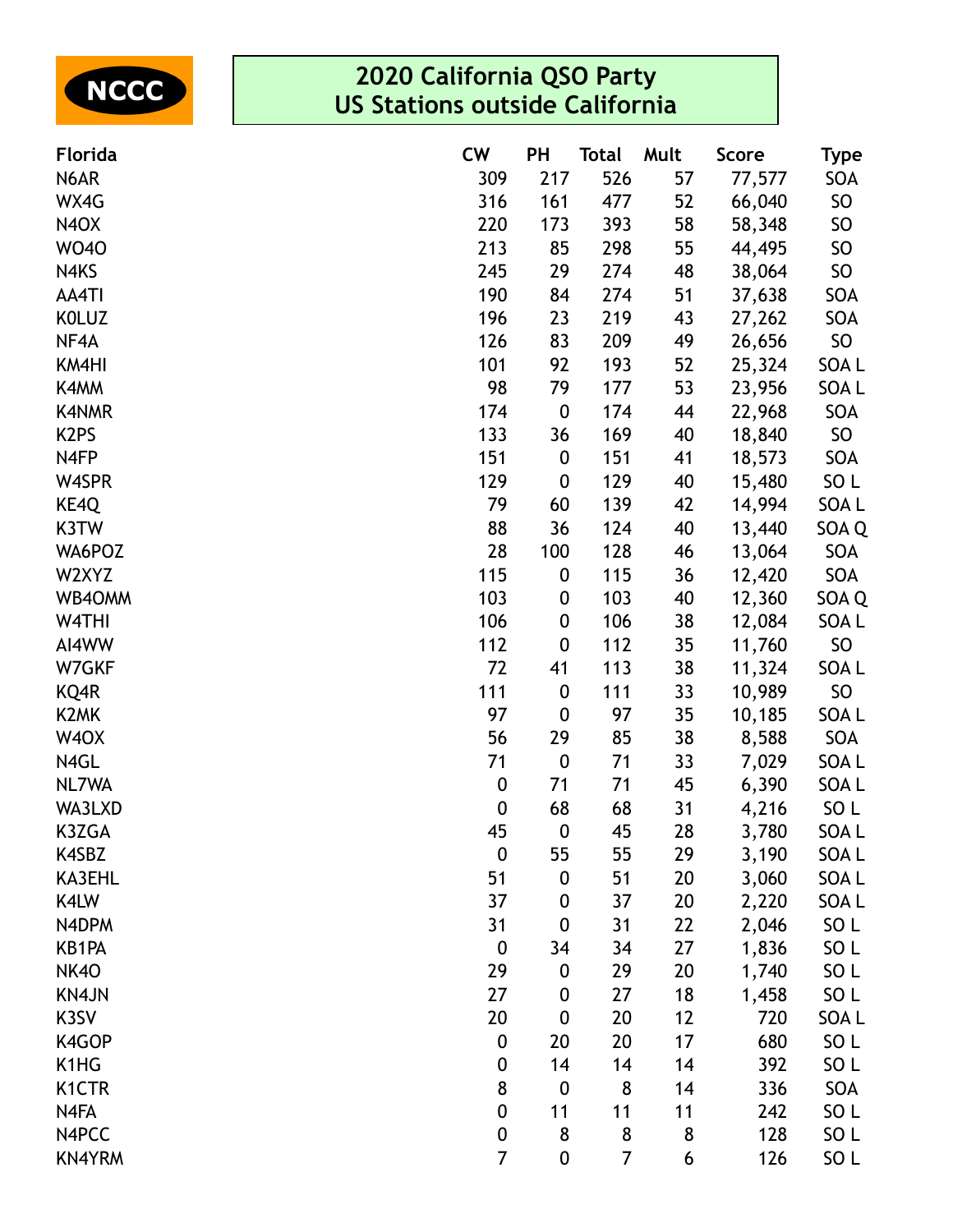

| Florida                       | <b>CW</b>               | PH               | <b>Total</b>     | Mult                    | <b>Score</b>     | <b>Type</b>      |
|-------------------------------|-------------------------|------------------|------------------|-------------------------|------------------|------------------|
| <b>NOSMX</b>                  | 5                       | $\boldsymbol{0}$ | 5                | $\overline{\mathbf{4}}$ | 60               | SOA              |
| <b>KN4CFD</b>                 | $\boldsymbol{0}$        | $\boldsymbol{0}$ | $\boldsymbol{0}$ | $\boldsymbol{0}$        | $\boldsymbol{0}$ | SO <sub>L</sub>  |
| Georgia                       | <b>CW</b>               | PH               | <b>Total</b>     | Mult                    | <b>Score</b>     | <b>Type</b>      |
| K4BAI                         | 303                     | 127              | 430              | 50                      | 58,150           | SO <sub>1</sub>  |
| K4VBM <sup>8</sup>            | 140                     | 45               | 185              | 42                      | 21,420           | <b>SOAL</b>      |
| AA5JF                         | 106                     | 44               | 150              | 44                      | 17,864           | SOA              |
| W4KLY                         | 132                     | 17               | 149              | 40                      | 17,200           | SO               |
| <b>N5TOO</b>                  | 130                     | $\boldsymbol{0}$ | 130              | 36                      | 14,040           | SO               |
| K4EA                          | 96                      | $\boldsymbol{0}$ | 96               | 40                      | 11,520           | SOA              |
| K4BBH                         | $\boldsymbol{0}$        | 110              | 110              | 42                      | 9,240            | SO               |
| W4TM                          | 88                      | $\pmb{0}$        | 88               | 32                      | 8,448            | SOA L            |
| W4XO                          | 53                      | $\boldsymbol{0}$ | 53               | 33                      | 5,247            | SOA              |
| AA4CF                         | 57                      | $\boldsymbol{0}$ | 57               | 27                      | 4,617            | SO               |
| <b>K4SHW</b>                  | $\boldsymbol{0}$        | 74               | 74               | 31                      | 4,588            | SOA              |
| N4GG                          | 49                      | $\boldsymbol{0}$ | 49               | 29                      | 4,263            | SOA L            |
| NN4K                          | 51                      | $\pmb{0}$        | 51               | 26                      | 3,978            | SOA              |
| N4DU                          | 45                      | 4                | 49               | 26                      | 3,718            | SO               |
| K4VTE                         | $\boldsymbol{0}$        | 63               | 63               | 27                      | 3,402            | SOA              |
| NJ8J                          | 41                      | $\boldsymbol{0}$ | 41               | 20                      | 2,460            | SOA L            |
| K4ELI                         | $\pmb{0}$               | 33               | 33               | 21                      | 1,386            | SOA              |
| KN4RNO                        | $\pmb{0}$               | 25               | 25               | 25                      | 1,250            | SO <sub>L</sub>  |
| AG4I                          | 0                       | 24               | 24               | 14                      | 672              | SOA L            |
| KD4QMY                        | $\pmb{0}$               | 14               | 14               | 13                      | 364              | SO <sub>L</sub>  |
| W3PJ                          | 4                       | 6                | 10               | $\overline{7}$          | 168              | SO               |
| AC4DP                         | 4                       | 4                | 8                | $\bf 8$                 | 160              | SOA L            |
| KI4MZC <sup>9</sup>           | $\overline{\mathbf{3}}$ | $\pmb{0}$        | 3                | $\overline{\mathbf{4}}$ | 36               | SOA <sub>Q</sub> |
| KC4T                          | $\mathbf 0$             | $\boldsymbol{0}$ | $\mathbf 0$      | $\mathbf 0$             | $\boldsymbol{0}$ | SO <sub>L</sub>  |
| Hawaii                        | <b>CW</b>               | <b>PH</b>        | <b>Total</b>     | Mult                    | <b>Score</b>     | <b>Type</b>      |
| KH6TU <sup>10</sup> (AD6E op) | 311                     | 304              | 615              | 57                      | 87,837           | <b>SOA</b>       |
| KH6/AF5CN                     | $\boldsymbol{0}$        | 223              | 223              | 53                      | 23,638           | SO <sub>1</sub>  |
| WH7W                          | 11                      | $\boldsymbol{0}$ | 11               | 9                       | 297              | SO <sub>1</sub>  |
| AH6KO                         | 9                       | $\boldsymbol{0}$ | 9                | 8                       | 216              | SOA L            |
| Idaho                         | <b>CW</b>               | <b>PH</b>        | <b>Total</b>     | Mult                    | <b>Score</b>     | <b>Type</b>      |
| <b>WJ9B11</b>                 | 235                     | $\bf{0}$         | 235              | 44                      | 31,020           | SO <sub>Q</sub>  |
| <b>KG7CW</b>                  | 102                     | 94               | 196              | 46                      | 22,724           | SO               |
| N7UVH                         | 66                      | $\boldsymbol{0}$ | 66               | 29                      | 5,742            | SOA L            |
| WB7CYO                        | $\boldsymbol{0}$        | 30               | 30               | 20                      | 1,200            | SO <sub>L</sub>  |
| <b>K7GUD</b>                  | 0                       | 18               | 18               | 16                      | 576              | SO <sub>L</sub>  |
| K7TQ                          | 11                      | $\boldsymbol{0}$ | 11               | 12                      | 396              | SOA L            |
| <b>KB7DRT</b>                 | $\boldsymbol{0}$        | $\overline{2}$   | $\overline{2}$   | $\overline{2}$          | 8                | SO L             |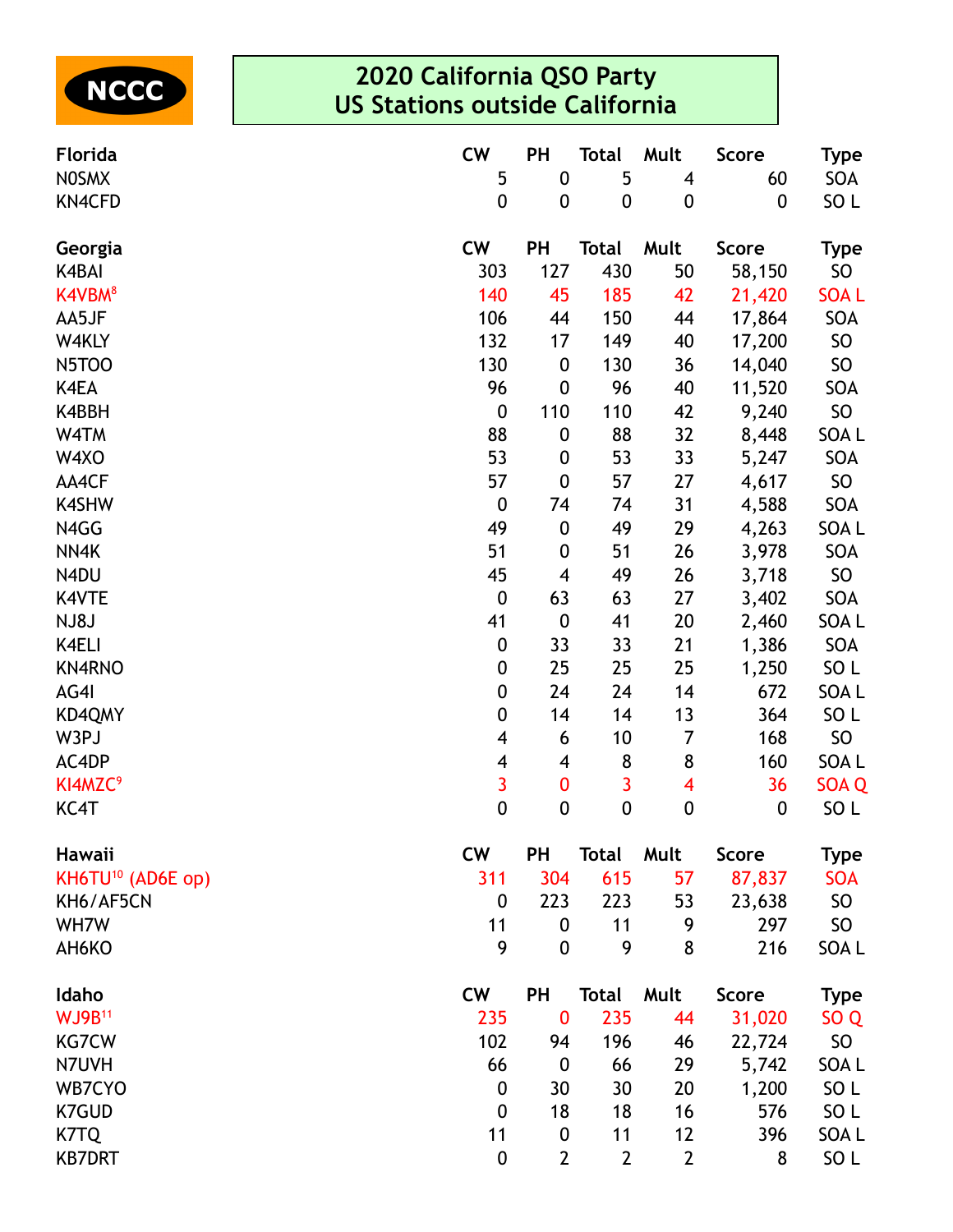

| Idaho                                                               | <b>CW</b>        | PH               | <b>Total</b> | Mult | <b>Score</b> | <b>Type</b>     |  |  |  |
|---------------------------------------------------------------------|------------------|------------------|--------------|------|--------------|-----------------|--|--|--|
| WA7ID                                                               | $\mathbf 0$      | 37               | 37           | 23   | 1,702        | M/SL            |  |  |  |
| WA7ID ops = KJ7NNW, KI7PWR, KF6EIA, WR7D, KI0E, NQ6S, KD7RBX, AB7XX |                  |                  |              |      |              |                 |  |  |  |
| <b>Illinois</b>                                                     | <b>CW</b>        | <b>PH</b>        | <b>Total</b> | Mult | <b>Score</b> | <b>Type</b>     |  |  |  |
| K <sub>9</sub> CT                                                   | 421              | 595              | 1,016        | 57   | 139,821      | SOA             |  |  |  |
| N <sub>2</sub> BJ                                                   | 225              | 238              | 463          | 57   | 65,607       | SOA             |  |  |  |
| K9ZO                                                                | 158              | 108              | 266          | 47   | 32,430       | SO <sub>L</sub> |  |  |  |
| N9JF                                                                | 199              | 13               | 212          | 50   | 31,150       | SOA L           |  |  |  |
| K <sub>9</sub> CW                                                   | 214              | $\boldsymbol{0}$ | 214          | 48   | 30,816       | SOA L           |  |  |  |
| KG9X                                                                | 188              | $\boldsymbol{0}$ | 188          | 43   | 24,252       | SOA L           |  |  |  |
| WB9HFK                                                              | 140              | 50               | 190          | 45   | 23,400       | SO <sub>L</sub> |  |  |  |
| K9UIY                                                               | 174              | $\boldsymbol{0}$ | 174          | 41   | 21,402       | SO <sub>L</sub> |  |  |  |
| N7US                                                                | 141              | $\boldsymbol{0}$ | 141          | 42   | 17,766       | SOA             |  |  |  |
| W9ILY                                                               | 120              | $\boldsymbol{0}$ | 120          | 47   | 16,920       | SOA             |  |  |  |
| W3HDH                                                               | 95               | 58               | 153          | 42   | 16,842       | SOA             |  |  |  |
| W9QL                                                                | 94               | 70               | 164          | 38   | 16,036       | SO <sub>L</sub> |  |  |  |
| WA9LEY                                                              | 95               | 20               | 115          | 38   | 12,350       | SOA L           |  |  |  |
| WT2P                                                                | 55               | 46               | 101          | 34   | 8,738        | SOA             |  |  |  |
| K <sub>9</sub> D <sub>X</sub>                                       | 70               | 5                | 75           | 37   | 8,140        | SOA L           |  |  |  |
| N9TK                                                                | 70               | $\boldsymbol{0}$ | 70           | 30   | 6,300        | SOA             |  |  |  |
| N <sub>5</sub> EP                                                   | 72               | $\boldsymbol{0}$ | 72           | 25   | 5,400        | SO <sub>1</sub> |  |  |  |
| N9SB                                                                | 38               | 35               | 73           | 26   | 4,784        | SOA             |  |  |  |
| KD9MS                                                               | 39               | 16               | 55           | 27   | 4,023        | SO <sub>L</sub> |  |  |  |
| KC9K                                                                | 34               | 15               | 49           | 29   | 3,828        | SOA             |  |  |  |
| K9PMV                                                               | 45               | $\boldsymbol{0}$ | 45           | 25   | 3,375        | SO <sub>L</sub> |  |  |  |
| KD9GY                                                               | $\boldsymbol{0}$ | 52               | 52           | 30   | 3,120        | SO <sub>L</sub> |  |  |  |
| K9PG                                                                | 28               | 11               | 39           | 22   | 2,332        | SOA L           |  |  |  |
| W8NWG                                                               | 19               | 18               | 37           | 24   | 2,232        | SO <sub>L</sub> |  |  |  |
| N9TCA                                                               | $\boldsymbol{0}$ | 41               | 41           | 25   | 2,050        | SOA             |  |  |  |
| KY0Q                                                                | 22               | $\boldsymbol{0}$ | 22           | 12   | 792          | SOA L           |  |  |  |
| NE9A                                                                | 17               | $\boldsymbol{0}$ | 17           | 12   | 612          | SO L            |  |  |  |
| N9BT                                                                | 15               | $\overline{2}$   | 17           | 12   | 588          | SO L            |  |  |  |
| KD90IN                                                              | 0                | 14               | 14           | 12   | 336          | SO <sub>L</sub> |  |  |  |
| W7TAN                                                               | $\boldsymbol{0}$ | 11               | 11           | 8    | 176          | SO L            |  |  |  |
| K9EL                                                                | $\mathbf 0$      | 4                | 4            | 4    | 32           | SO <sub>L</sub> |  |  |  |
| NV9L <sup>12</sup> (+ WB9Z)                                         | 423              | 410              | 833          | 58   | 121,162      | M/S             |  |  |  |
| Indiana                                                             | <b>CW</b>        | <b>PH</b>        | <b>Total</b> | Mult | <b>Score</b> | <b>Type</b>     |  |  |  |
| K9NW <sup>13</sup>                                                  | 356              | 206              | 562          | 58   | 85,840       | <b>SOA</b>      |  |  |  |
| W9PA                                                                | 242              | 124              | 366          | 53   | 51,622       | SOA             |  |  |  |
| KJ9C                                                                | 185              | 54               | 239          | 45   | 29,835       | SO <sub>1</sub> |  |  |  |
| WT9U                                                                | 189              | $\boldsymbol{0}$ | 189          | 42   | 23,814       | SOA             |  |  |  |
| WB9CIF                                                              | 98               | $\boldsymbol{0}$ | 98           | 40   | 11,760       | SOA             |  |  |  |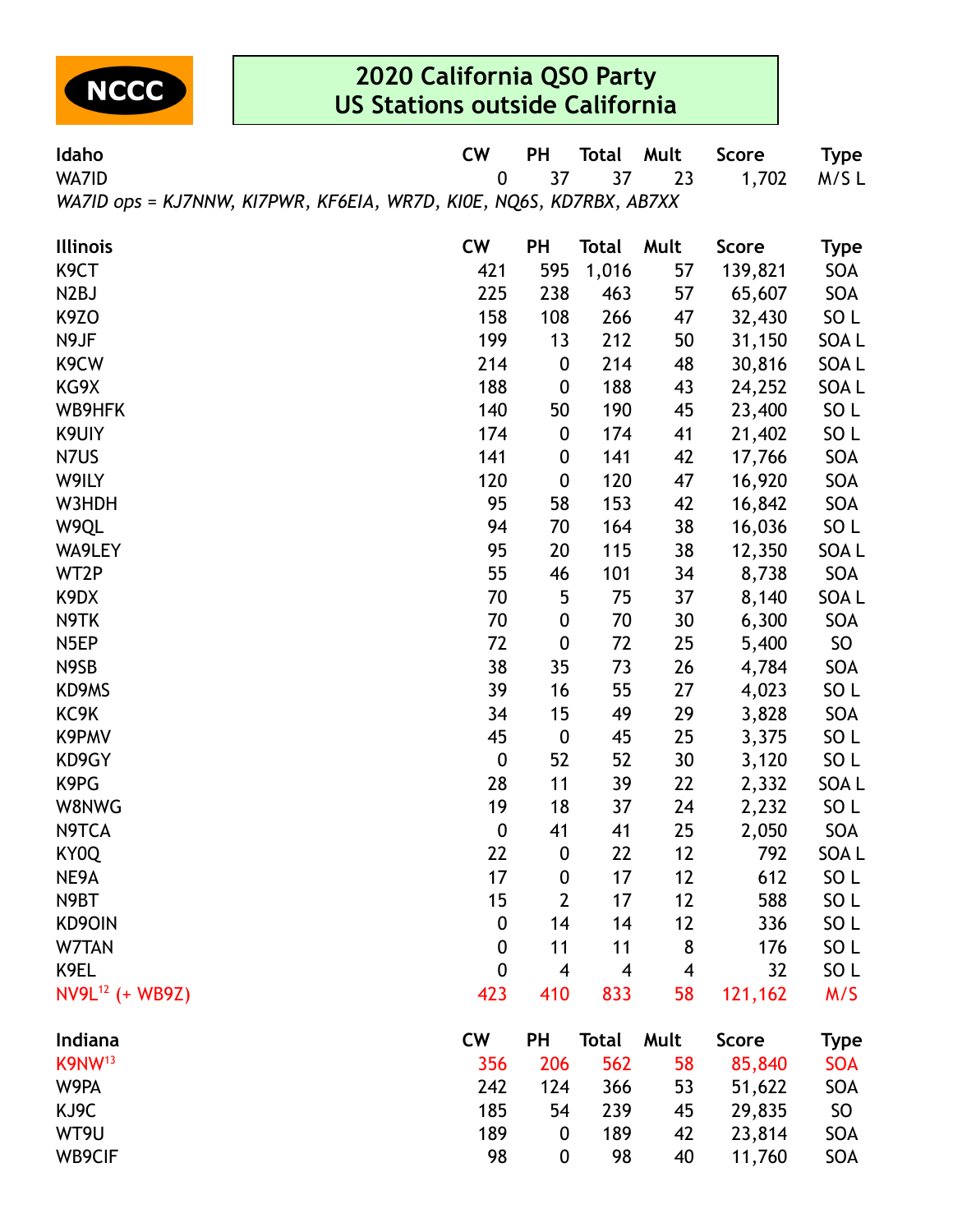

| Indiana                                 | <b>CW</b>        | <b>PH</b>        | <b>Total</b> | Mult | <b>Score</b>   | Type             |
|-----------------------------------------|------------------|------------------|--------------|------|----------------|------------------|
| K9WX                                    | 104              | 1                | 105          | 32   | 10,048         | SOA              |
| K9NN                                    | 87               | 6                | 93           | 34   | 9,282          | SOA L            |
| W9RE                                    | 78               | 0                | 78           | 30   | 7,020          | SO <sub>L</sub>  |
| K9JWI                                   | 80               | 0                | 80           | 29   | 6,960          | SO <sub>L</sub>  |
| KJ9B                                    | 0                | 77               | 77           | 39   | 6,006          | SOA              |
| W9DZ                                    | 0                | 70               | 70           | 32   | 4,480          | SO               |
| KC9JML                                  | $\pmb{0}$        | 67               | 67           | 28   | 3,752          | SO <sub>L</sub>  |
| K9WPV                                   | $\pmb{0}$        | 43               | 43           | 23   | 1,978          | SO <sub>L</sub>  |
| N9ID                                    | 19               | $\overline{2}$   | 21           | 16   | 976            | SOA L            |
| K9ELF                                   | $\pmb{0}$        | 17               | 17           | 12   | 408            | SO <sub>L</sub>  |
| KB9LGS                                  | 0                | 14               | 14           | 11   | 308            | SO <sub>L</sub>  |
| KA9GDW                                  | $\boldsymbol{0}$ | 1                | 1            | 1    | $\overline{2}$ | SOA E            |
| NF9B <sup>14</sup> (N9XLV, N9SE, @NF9B) | 137              | 70               | 207          | 49   | 26,999         | M/S              |
| <b>KDOEE</b>                            |                  |                  |              |      |                | $\mathsf C$      |
| lowa                                    | <b>CW</b>        | <b>PH</b>        | <b>Total</b> | Mult | <b>Score</b>   | <b>Type</b>      |
| $N5KB^{15}$                             | 69               | 138              | 207          | 50   | 24,150         | <b>SOA</b>       |
| WI0WA (N0AC op)                         | 181              | $\boldsymbol{0}$ | 181          | 44   | 23,892         | SO <sub>L</sub>  |
| NU0Q                                    | 123              | 34               | 157          | 49   | 21,413         | SOA L            |
| W7II                                    | 75               | 45               | 120          | 40   | 12,600         | SOA              |
| <b>KOWOI</b>                            | 82               | $\overline{2}$   | 84           | 36   | 9,000          | SOA L            |
| <b>KEOQKF</b>                           | $\boldsymbol{0}$ | 50               | 50           | 28   | 2,800          | SO <sub>L</sub>  |
| <b>ADORW</b>                            | 33               | $\boldsymbol{0}$ | 33           | 22   | 2,178          | SO <sub>L</sub>  |
| <b>Kansas</b>                           | <b>CW</b>        | <b>PH</b>        | <b>Total</b> | Mult | <b>Score</b>   | <b>Type</b>      |
| <b>WOBH</b>                             | 208              | 508              | 716          | 56   | 91,840         | SO               |
| <b>KOHNC</b>                            | 151              | 33               | 184          | 43   | 22,317         | SO <sub>L</sub>  |
| <b>WOUY</b>                             | 159              | $\boldsymbol{0}$ | 159          | 46   | 21,942         | SO <sub>L</sub>  |
| <b>KOVBU</b>                            | 122              | 51               | 173          | 43   | 20,124         | SOA <sub>L</sub> |
| <b>WOYJT</b>                            | 133              | $\boldsymbol{0}$ | 133          | 47   | 18,753         | SOA L            |
| <b>ACOE</b>                             | 101              | $\boldsymbol{0}$ | 101          | 36   | 10,908         | SOA L            |
| NB0Z                                    | 95               | 0                | 95           | 36   | 10,260         | SO <sub>L</sub>  |
| <b>KOWRY</b>                            | 101              | $\boldsymbol{0}$ | 101          | 33   | 9,999          | SO <sub>L</sub>  |
| <b>KORCJ</b>                            | 45               | 46               | 91           | 38   | 8,626          | SO <sub>L</sub>  |
| KG0J                                    | 19               | 79               | 98           | 40   | 8,600          | <b>SO</b>        |
| <b>KEOEP</b>                            | $\boldsymbol{0}$ | 89               | 89           | 44   | 7,832          | <b>SO</b>        |
| <b>KOAP</b>                             | 70               | $\boldsymbol{0}$ | 70           | 32   | 6,720          | SOA L            |
| <b>KEOJYU</b>                           | $\boldsymbol{0}$ | 76               | 76           | 37   | 5,624          | <b>SO</b>        |
| <b>NOCS</b>                             | $\boldsymbol{0}$ | 57               | 57           | 36   | 4,104          | SO <sub>L</sub>  |
| AD0AB                                   | 49               | $\boldsymbol{0}$ | 49           | 24   | 3,528          | <b>SO</b>        |
| <b>KDOEZS</b>                           | 0                | 55               | 55           | 32   | 3,520          | SOA              |
| <b>KSOFD</b>                            | $\boldsymbol{0}$ | 45               | 45           | 31   | 2,790          | SO L M           |
| <b>KBOKFH</b>                           | $\boldsymbol{0}$ | 39               | 39           | 29   | 2,262          | SO <sub>L</sub>  |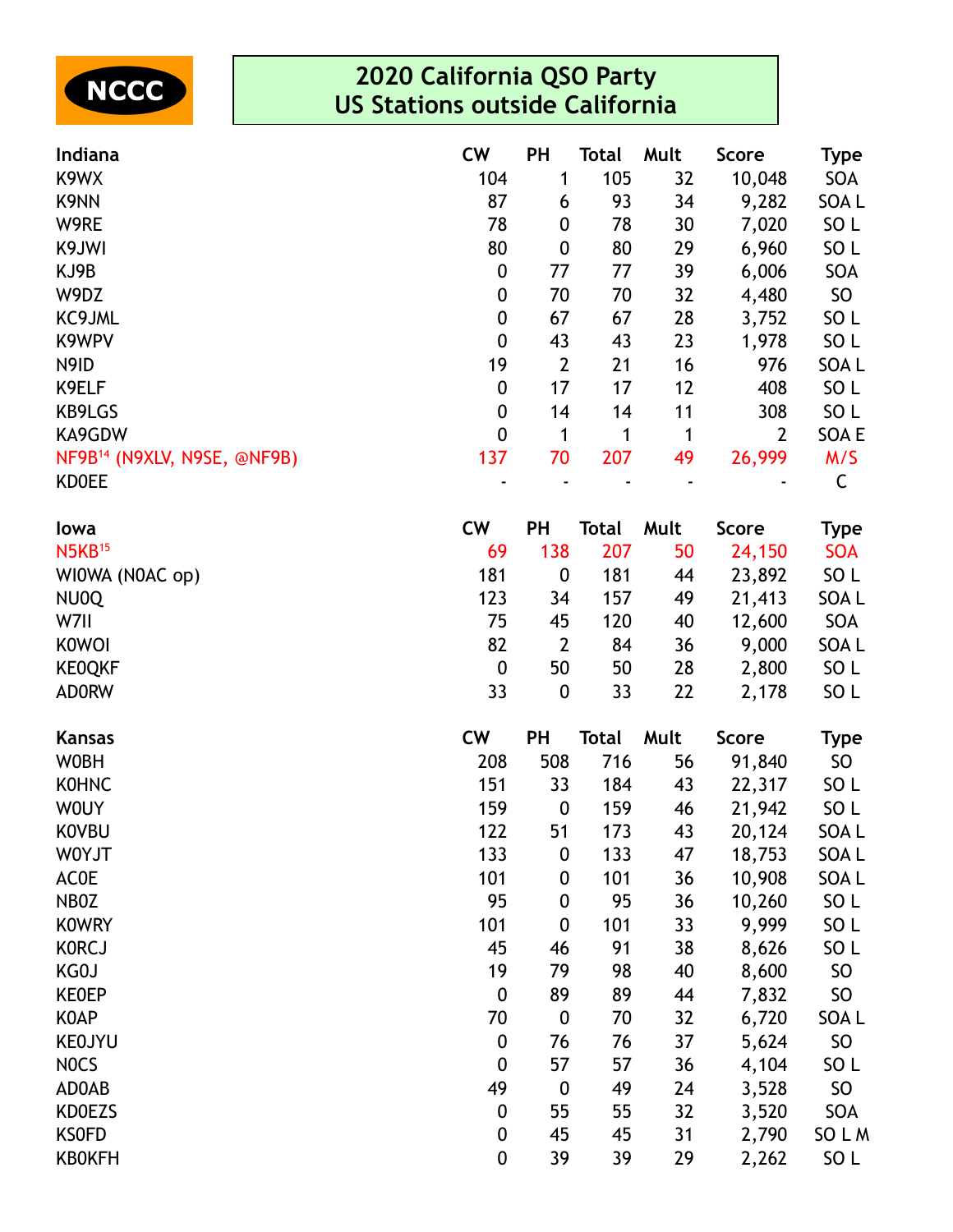

| Kentucky           | <b>CW</b>        | PH               | <b>Total</b> | Mult           | <b>Score</b> | <b>Type</b>     |
|--------------------|------------------|------------------|--------------|----------------|--------------|-----------------|
| ND4Y               | 148              | 134              | 282          | 48             | 34,176       | SOA             |
| KC4WQ              | 107              | $\boldsymbol{0}$ | 107          | 37             | 11,877       | SO <sub>L</sub> |
| K4WW               | 99               | $\boldsymbol{0}$ | 99           | 34             | 10,098       | SO              |
| WX4W               | 52               | 45               | 97           | 41             | 10,086       | SO <sub>L</sub> |
| KM4RO              | $\pmb{0}$        | 109              | 109          | 40             | 8,720        | SO              |
| K4TZ               | 72               | $\boldsymbol{0}$ | 72           | 26             | 5,616        | SO <sub>L</sub> |
| W4KYC              | $\pmb{0}$        | 61               | 61           | 31             | 3,782        | SO              |
| KJ4AOM             | 55               | $\boldsymbol{0}$ | 55           | 22             | 3,630        | SO <sub>L</sub> |
| KE4KY              | 48               | $\boldsymbol{0}$ | 48           | 23             | 3,312        | SOA             |
| <b>KM4FO</b>       | 48               | $\boldsymbol{0}$ | 48           | 21             | 3,024        | SO <sub>L</sub> |
| <b>KG4SRK</b>      | 0                | 46               | 46           | 27             | 2,484        | SO <sub>L</sub> |
| KF5MU              | $\pmb{0}$        | 49               | 49           | 24             | 2,352        | SOA             |
| N4UL               | 36               | $\boldsymbol{0}$ | 36           | 20             | 2,160        | SO <sub>L</sub> |
| KG2E               | 0                | 10               | 10           | 10             | 200          | SO <sub>L</sub> |
| <b>KB4BVP</b>      | 0                | 8                | 8            | 9              | 144          | SO <sub>L</sub> |
| <b>KN4RFK</b>      | $\mathbf 0$      | $\overline{3}$   | $\mathbf{3}$ | $\overline{2}$ | 12           | SO <sub>L</sub> |
| Louisiana          | <b>CW</b>        | PH               | <b>Total</b> | Mult           | <b>Score</b> | <b>Type</b>     |
| N <sub>5</sub> II  | 72               | 147              | 219          | 52             | 26,520       | SOA L           |
| N5YE               | 132              | 75               | 207          | 48             | 26,208       | SO L            |
| NO <sub>5</sub> W  | 76               | $\boldsymbol{0}$ | 76           | 37             | 8,436        | SO <sub>L</sub> |
| W5LA               | 86               | $\boldsymbol{0}$ | 86           | 32             | 8,256        | SO <sub>L</sub> |
| KA5M               | 63               | 12               | 75           | 30             | 6,390        | SOA             |
| WB5OSD             | 0                | 31               | 31           | 22             | 1,364        | SO <sub>1</sub> |
| K <sub>5</sub> TC  | $\mathbf 0$      | 5                | 5            | 6              | 60           | <b>SO</b>       |
| Maine              | <b>CW</b>        | PH               | <b>Total</b> | Mult           | <b>Score</b> | <b>Type</b>     |
| K1JB <sup>16</sup> | 171              | 235              | 406          | 55             | 54,065       | <b>SOA</b>      |
| W3AKD              | 181              | 10               | 191          | 45             | 25,335       | SO              |
| AB1EP              | $\boldsymbol{0}$ | 47               | 47           | 29             | 2,726        | SO              |
| W4VS <sup>17</sup> | $\bf{0}$         | 39               | 39           | 29             | 2,262        | <b>SOAL</b>     |
| K <sub>2</sub> ZW  | 27               | 4                | 31           | 17             | 1,513        | <b>SO</b>       |
| K1WR               | 21               | $\boldsymbol{0}$ | 21           | 18             | 1,134        | <b>SO</b>       |
| Maryland           | <b>CW</b>        | PH               | <b>Total</b> | Mult           | <b>Score</b> | <b>Type</b>     |
| K3AJ               | 205              | 126              | 331          | 55             | 47,685       | SOA             |
| K3MM               | 182              | 56               | 238          | 47             | 30,926       | SOA             |
| N3QE               | 220              | 12               | 232          | 45             | 30,780       | SOA             |
| N3AM               | 210              | $\boldsymbol{0}$ | 210          | 48             | 30,240       | SOA             |
| N4ZR               | 157              | $\boldsymbol{0}$ | 157          | 43             | 20,253       | SOA             |
| W <sub>2</sub> CDO | 150              | 1                | 151          | 41             | 18,532       | SOA             |
| WA3AER             | 119              | $\boldsymbol{0}$ | 119          | 43             | 15,351       | SOA             |
| WA3FAE             | 112              | 21               | 133          | 40             | 15,120       | SO <sub>L</sub> |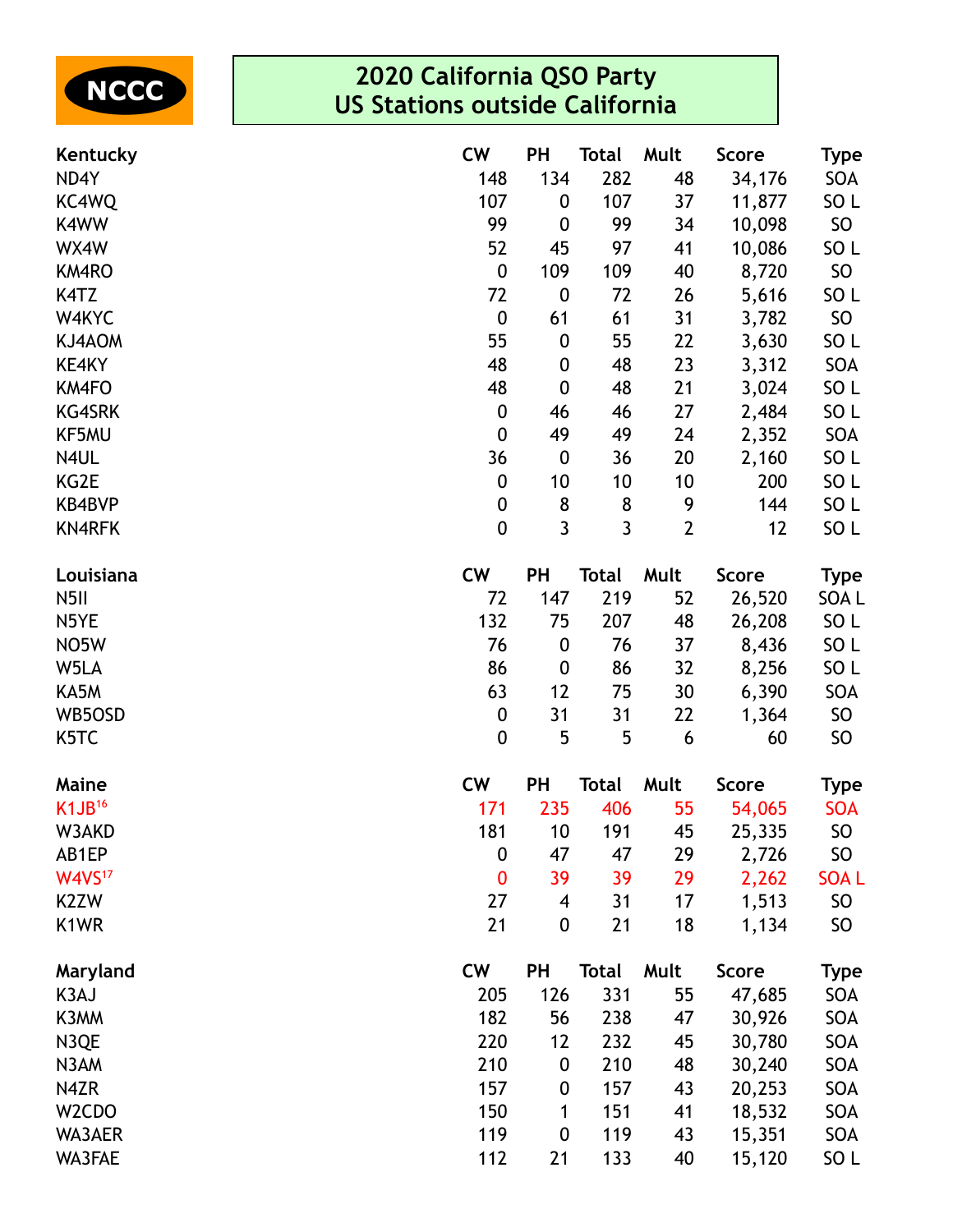

| Maryland                      | <b>CW</b>        | <b>PH</b>        | <b>Total</b>   | Mult           | <b>Score</b> | <b>Type</b>      |
|-------------------------------|------------------|------------------|----------------|----------------|--------------|------------------|
| W3LL                          | 27               | 92               | 119            | 51             | 13,515       | SOA L            |
| K3TN                          | 81               | $\boldsymbol{0}$ | 81             | 35             | 8,505        | SOA              |
| N3DUE                         | $\boldsymbol{0}$ | 107              | 107            | 38             | 8,132        | SOA              |
| K <sub>1</sub> BZ             | 69               | 29               | 98             | 30             | 7,950        | <b>SO</b>        |
| W3YR (1 op)                   | 80               | $\boldsymbol{0}$ | 80             | 31             | 7,440        | SO               |
| NC3Y                          | 65               | 15               | 80             | 32             | 7,200        | SO               |
| KE3GK                         | 78               | $\boldsymbol{0}$ | 78             | 30             | 7,020        | SO               |
| N1EK                          | $\boldsymbol{0}$ | 83               | 83             | 40             | 6,640        | SO <sub>L</sub>  |
| W3MMM                         | $\boldsymbol{0}$ | 45               | 45             | 30             | 2,700        | SO               |
| AD3F                          | $\pmb{0}$        | 44               | 44             | 29             | 2,552        | SO <sub>L</sub>  |
| WT3K                          | 20               | $\boldsymbol{0}$ | 20             | 14             | 840          | SOA L            |
| KB3MXM                        | $\boldsymbol{0}$ | 18               | 18             | 15             | 540          | SOA              |
| W3DQ                          | 0                | 13               | 13             | 11             | 286          | SO <sub>L</sub>  |
| AB3GS                         | $\mathbf 0$      | $\overline{7}$   | 7              | $\overline{7}$ | 98           | SO <sub>L</sub>  |
| <b>Massachusetts</b>          | <b>CW</b>        | <b>PH</b>        | <b>Total</b>   | Mult           | <b>Score</b> | <b>Type</b>      |
| W1UE <sup>18</sup>            | 444              | 389              | 833            | 58             | 122,380      | <b>SOA</b>       |
| NE1C (K1NZ, @K1TTT)           | 0                | 392              | 392            | 54             | 42,336       | SOA              |
| K <sub>1</sub> O <sub>A</sub> | 190              | 121              | 311            | 51             | 41,412       | SOA L            |
| K1XM                          | 204              | $\boldsymbol{0}$ | 204            | 48             | 29,376       | SO <sub>L</sub>  |
| W1FJ                          | 192              | $\boldsymbol{0}$ | 192            | 45             | 25,920       | <b>SO</b>        |
| N <sub>1</sub> DC             | 129              | 42               | 171            | 46             | 21,666       | SO <sub>L</sub>  |
| K1VUT                         | 139              | $\boldsymbol{0}$ | 139            | 39             | 16,263       | SO <sub>L</sub>  |
| W <sub>1</sub> TO             | 104              | 15               | 119            | 44             | 15,048       | SO <sub>L</sub>  |
| <b>NU10</b>                   | 47               | 87               | 134            | 46             | 14,490       | SOA              |
| K5ZD                          | 81               | 54               | 135            | 39             | 13,689       | SO <sub>1</sub>  |
| N1SNB                         | 90               | 24               | 114            | 36             | 11,448       | SOA              |
| K <sub>1</sub> SM             | 58               | 17               | 75             | 34             | 7,072        | <b>SO</b>        |
| NV <sub>1</sub> N             | 68               | $\mathbf{0}$     | 68             | 33             | 6,732        | SO <sub>L</sub>  |
| N <sub>1</sub> NN             | 66               | $\boldsymbol{0}$ | 66             | 31             | 6,138        | SO               |
| K <sub>1</sub> DJ             | 51               | $\boldsymbol{0}$ | 51             | 28             | 4,284        | SOA L            |
| K1YWW                         | $\boldsymbol{0}$ | 55               | 55             | 32             | 3,520        | SO <sub>L</sub>  |
| AB1J                          | 39               | $\boldsymbol{0}$ | 39             | 23             | 2,691        | SOA L            |
| K <sub>1</sub> TH             | 19               | 9                | 28             | 18             | 1,350        | SOA L            |
| KC1IEB                        | $\boldsymbol{0}$ | 25               | 25             | 21             | 1,050        | SO <sub>L</sub>  |
| N1WRK                         | $\boldsymbol{0}$ | 25               | 25             | 21             | 1,050        | SO <sub>L</sub>  |
| AF <sub>1</sub> R             | $\boldsymbol{0}$ | 19               | 19             | 19             | 722          | SOLYLM           |
| N1EEK                         | $\pmb{0}$        | 17               | 17             | 12             | 408          | SO <sub>L</sub>  |
| AC1JR                         | $\boldsymbol{0}$ | 15               | 15             | 13             | 390          | SOA <sub>L</sub> |
| N1ADX                         | $\boldsymbol{0}$ | 7                | $\overline{7}$ | 6              | 84           | SO <sub>L</sub>  |
| N1TYH                         | $\boldsymbol{0}$ | 5                | 5              | 5              | 50           | SO <sub>L</sub>  |
| AI1G                          | $\boldsymbol{0}$ | $\overline{3}$   | $\mathbf{3}$   | 3              | 18           | SO <sub>L</sub>  |
| W1JSR (+ W1KAT)               | $\boldsymbol{0}$ | 34               | 34             | 23             | 1,564        | M/SL             |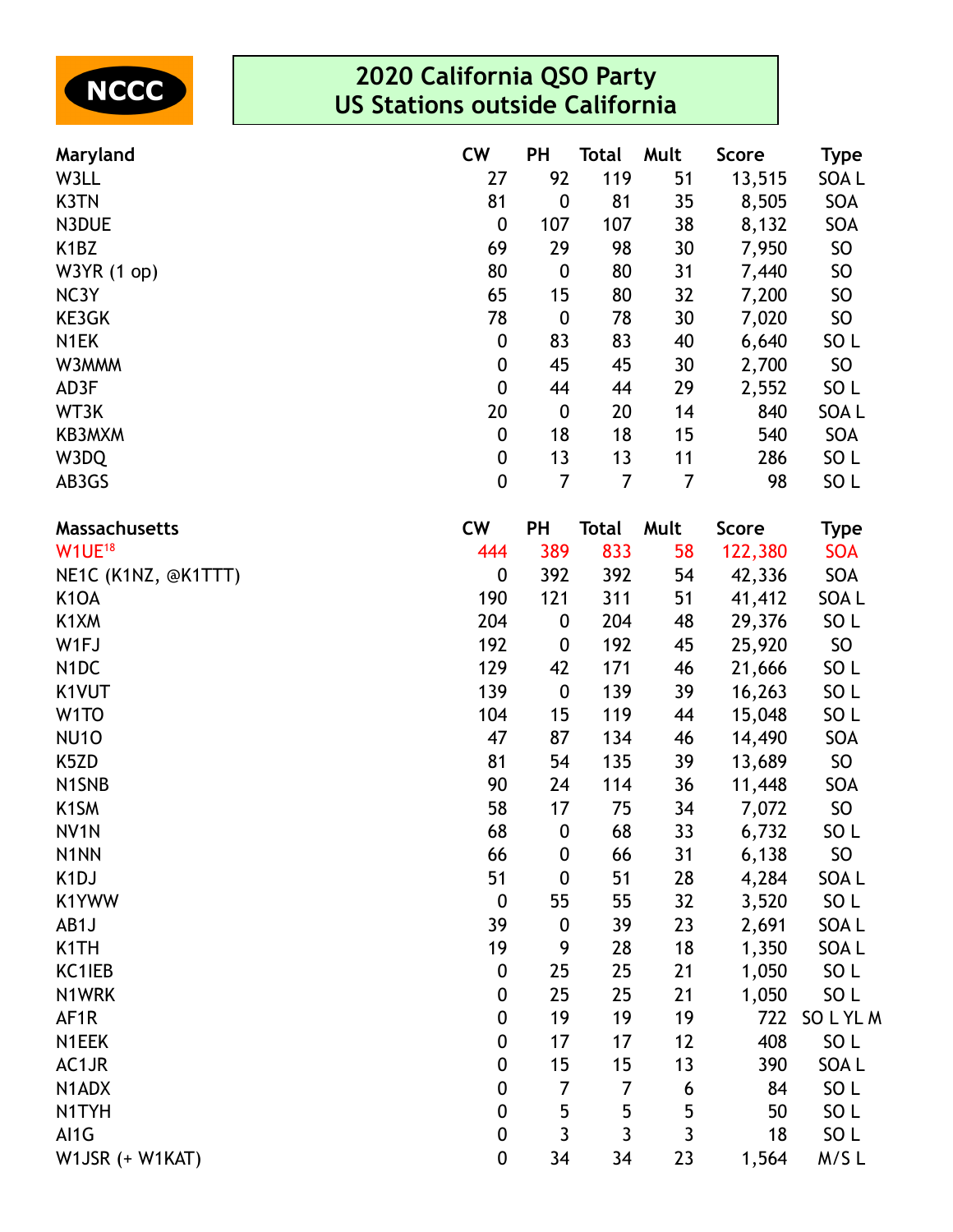

| Massachusetts      | <b>CW</b>        | <b>PH</b>        | <b>Total</b> | Mult | <b>Score</b> | <b>Type</b>      |
|--------------------|------------------|------------------|--------------|------|--------------|------------------|
| $N1SOH19$ (+ W1FM) | 43               | 7                | 50           | 30   | 4,290        | M/ML             |
| W1FM $(+$ N1SOH)   | 30               | 16               | 46           | 25   | 3,050        | M/M              |
| Michigan           | <b>CW</b>        | <b>PH</b>        | <b>Total</b> | Mult | <b>Score</b> | <b>Type</b>      |
| WB8WKQ             | 231              | 94               | 325          | 47   | 41,407       | <b>SO</b>        |
| K8BZ               | 180              | 104              | 284          | 53   | 39,644       | SO               |
| W8PI               | 172              | 42               | 214          | 56   | 33,600       | SOA              |
| K8MRT              | 128              | 76               | 204          | 48   | 25,728       | SOA              |
| K8LX               | 144              | $\boldsymbol{0}$ | 144          | 38   | 16,416       | SO               |
| N8EA               | 124              | $\boldsymbol{0}$ | 124          | 35   | 13,020       | SOA <sub>L</sub> |
| K8TS               | 78               | 18               | 96           | 30   | 8,100        | SO               |
| WA1UJU             | 80               | $\boldsymbol{0}$ | 80           | 32   | 7,680        | SO <sub>L</sub>  |
| WA8MDC             | 69               | $\boldsymbol{0}$ | 69           | 29   | 6,003        | SO <sub>L</sub>  |
| W8RZ               | 49               | 8                | 57           | 30   | 4,890        | SO <sub>L</sub>  |
| KD8FS              | 47               | 16               | 63           | 25   | 4,325        | SOA              |
| K8GT               | 51               | $\boldsymbol{0}$ | 51           | 26   | 3,978        | SOA <sub>L</sub> |
| WD8S               | 45               | $\overline{2}$   | 47           | 25   | 3,475        | SOA              |
| WA8Y               | 52               | $\pmb{0}$        | 52           | 22   | 3,432        | SO               |
| NF8M               | 45               | $\overline{7}$   | 52           | 22   | 3,278        | SO <sub>L</sub>  |
| AC8JF              | $\boldsymbol{0}$ | 45               | 45           | 25   | 2,250        | SO <sub>L</sub>  |
| N8HZM              | 12               | $\boldsymbol{0}$ | 12           | 9    | 324          | SO               |
| W8EWH              | 9                | $\boldsymbol{0}$ | 9            | 8    | 216          | SOA L            |
| N8YXR              | 0                | 11               | 11           | 9    | 198          | SOA L            |
| N8DZR              | $\pmb{0}$        | 6                | 6            | 5    | 60           | SO <sub>L</sub>  |
| <b>KBOUPC</b>      | $\overline{0}$   | 3                | 3            | 3    | 18           | SO <sub>L</sub>  |
| Minnesota          | <b>CW</b>        | <b>PH</b>        | <b>Total</b> | Mult | <b>Score</b> | <b>Type</b>      |
| <b>WOOR</b>        | 236              | 284              | 520          | 56   | 71,456       | SO <sub>L</sub>  |
| <b>WOPI</b>        | 264              | 230              | 494          | 56   | 70,112       | SO <sub>L</sub>  |
| K0EA <sup>20</sup> | 179              | 274              | 453          | 56   | 60,760       | <b>SOAL</b>      |
| <b>NOUR21</b>      | 149              | 75               | 224          | 56   | 33,432       | SOA Q            |
| <b>KOHB</b>        | 231              | $\boldsymbol{0}$ | 231          | 47   | 32,571       | SOA              |
| K4IU               | 161              | 58               | 219          | 50   | 29,950       | SOA L            |
| <b>KOMD</b>        | 87               | 138              | 225          | 50   | 26,850       | SOA              |
| <b>KOMPH</b>       | 145              | 59               | 204          | 48   | 26,544       | SOA L            |
| <b>NDOC</b>        | 77               | 105              | 182          | 47   | 20,727       | SO <sub>Q</sub>  |
| <b>NOAT</b>        | 147              | 4                | 151          | 43   | 19,307       | SOA L            |
| <b>KOTC</b>        | 140              | $\boldsymbol{0}$ | 140          | 39   | 16,380       | SOA L            |
| <b>KOJP</b>        | 86               | 47               | 133          | 46   | 16,192       | SO <sub>L</sub>  |
| W0OS               | 91               | 32               | 123          | 41   | 13,817       | SOA L            |
| <b>KA0PQW</b>      | 88               | 33               | 121          | 37   | 12,210       | SO <sub>L</sub>  |
| <b>KORJW</b>       | 0                | 137              | 137          | 44   | 12,056       | SOA              |
| <b>NOUY</b>        | 103              | $\boldsymbol{0}$ | 103          | 39   | 12,051       | SO <sub>L</sub>  |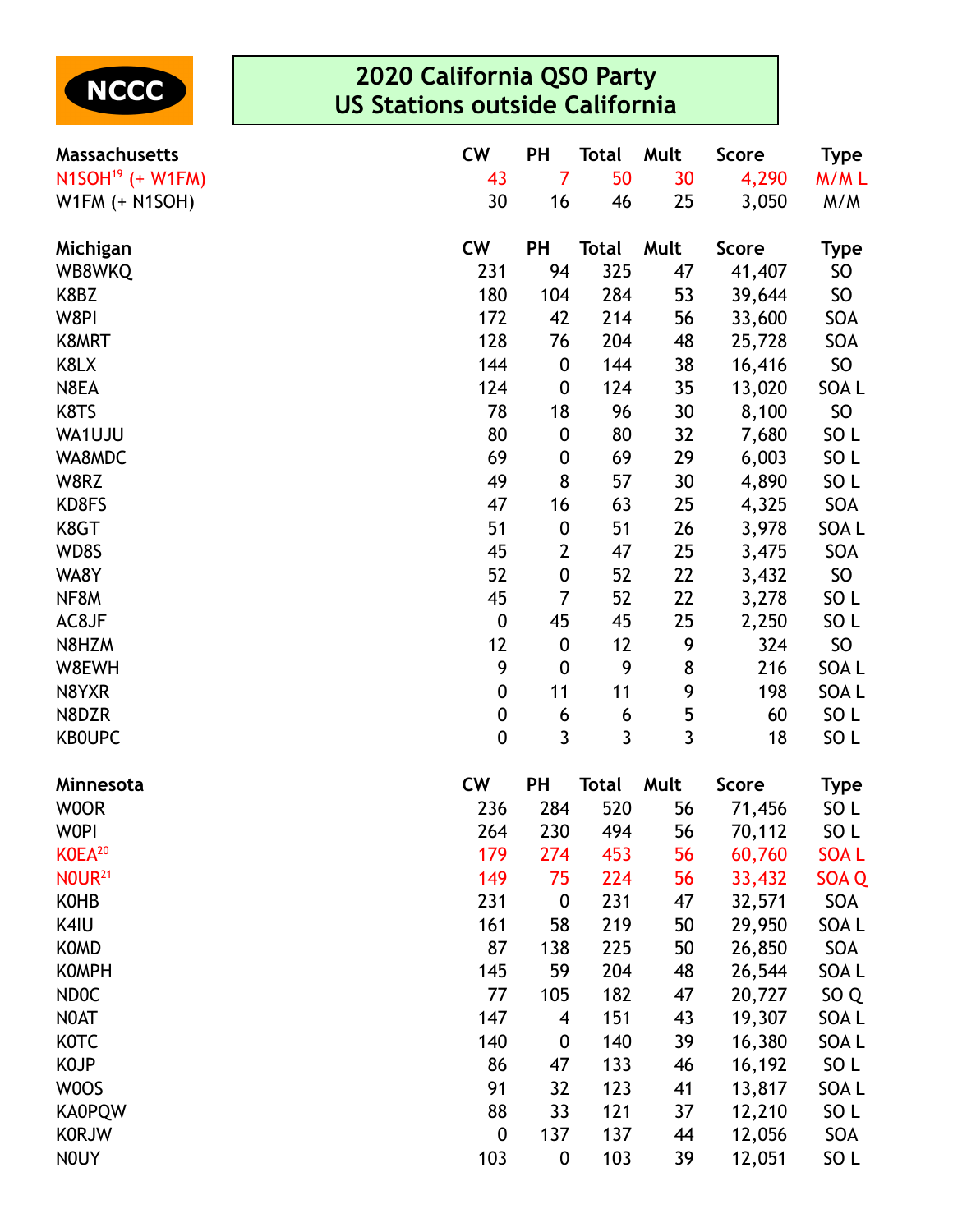

| Minnesota           | <b>CW</b>        | <b>PH</b>        | <b>Total</b> | Mult                    | <b>Score</b> | <b>Type</b>     |
|---------------------|------------------|------------------|--------------|-------------------------|--------------|-----------------|
| <b>KOAD</b>         | 102              | $\boldsymbol{0}$ | 102          | 35                      | 10,710       | SOA L           |
| <b>WAOMHJ</b>       | 51               | 39               | 90           | 41                      | 9,471        | SOA             |
| <b>WOAAE</b>        | 53               | 52               | 105          | 36                      | 9,468        | SO <sub>L</sub> |
| <b>WOCOE</b>        | $\boldsymbol{0}$ | 103              | 103          | 42                      | 8,652        | SO <sub>L</sub> |
| N <sub>2</sub> RSC  | $\boldsymbol{0}$ | 80               | 80           | 37                      | 5,920        | SOA L           |
| <b>WBOCFF</b>       | 49               | $\boldsymbol{0}$ | 49           | 22                      | 3,234        | SO <sub>Q</sub> |
| AA0AW               | 36               | 0                | 36           | 25                      | 2,700        | SOA L           |
| W6GMT               | 33               | $\boldsymbol{0}$ | 33           | 19                      | 1,881        | SO <sub>Q</sub> |
| <b>KOMCG</b>        | $\boldsymbol{0}$ | 25               | 25           | 20                      | 1,000        | SOA L           |
| <b>KOPIG</b>        | $\boldsymbol{0}$ | 19               | 19           | 21                      | 798          | SO L            |
| <b>KEOTT</b>        | 19               | $\boldsymbol{0}$ | 19           | 12                      | 684          | SO <sub>Q</sub> |
| <b>KEOWPA</b>       | $\boldsymbol{0}$ | 17               | 17           | 14                      | 476          | SO Q YL         |
| <b>WOZF</b>         | 10               | $\boldsymbol{0}$ | 10           | 8                       | 240          | SO <sub>L</sub> |
| KO <sub>1</sub> Z   | $\boldsymbol{0}$ | 3                | 3            | $\overline{3}$          | 18           | <b>SO</b>       |
| Mississippi         | <b>CW</b>        | <b>PH</b>        | <b>Total</b> | Mult                    | <b>Score</b> | Type            |
| $W5XX^{22}$         | 202              | 369              | 571          | 55                      | 73,920       | <b>SO</b>       |
| KD5DD <sup>23</sup> | 98               | 0                | 98           | 31                      | 9,114        | <b>SOAL</b>     |
| N4OGW               | 64               | 0                | 64           | 31                      | 5,952        | <b>SO</b>       |
| Missouri            | <b>CW</b>        | PH               | <b>Total</b> | Mult                    | <b>Score</b> | <b>Type</b>     |
| N7WY                | 227              | 234              | 461          | 56                      | 64,344       | SO <sub>L</sub> |
| <b>AI6O</b>         | 134              | 60               | 194          | 54                      | 28,188       | SO <sub>L</sub> |
| <b>NWOM</b>         | 108              | 109              | 217          | 48                      | 26,016       | <b>SO</b>       |
| <b>KIOY</b>         | 72               | 88               | 160          | 49                      | 19,208       | SOA L           |
| N0YH                | $\boldsymbol{0}$ | 196              | 196          | 46                      | 18,032       | SO              |
| <b>KOFG</b>         | 81               | 19               | 100          | 44                      | 12,364       | SOA             |
| <b>AE0TT</b>        | 54               | 16               | 70           | 34                      | 6,596        | SOA L           |
| <b>KF0GE</b>        | $\boldsymbol{0}$ | 76               | 76           | 34                      | 5,168        | <b>SO</b>       |
| <b>KCOM</b>         | 58               | $\boldsymbol{0}$ | 58           | 29                      | 5,046        | SO <sub>L</sub> |
| W7KAM               | $\boldsymbol{0}$ | 73               | 73           | 33                      | 4,818        | SO <sub>L</sub> |
| <b>KB4IRR</b>       | 14               | 27               | 41           | 31                      | 2,976        | SO <sub>L</sub> |
| <b>KAOREN</b>       | 29               | $\boldsymbol{0}$ | 29           | 22                      | 1,914        | SO <sub>L</sub> |
| <b>KDOWAN</b>       | $\boldsymbol{0}$ | 35               | 35           | 21                      | 1,470        | SO <sub>L</sub> |
| <b>KKOU</b>         | 9                | 0                | 9            | 9                       | 243          | SO <sub>Q</sub> |
| K <sub>2</sub> HT   | $\overline{3}$   | 0                | 3            | $\overline{\mathbf{4}}$ | 36           | SO <sub>L</sub> |
| Montana             | <b>CW</b>        | <b>PH</b>        | Total        | Mult                    | <b>Score</b> | <b>Type</b>     |
| K7QA <sup>24</sup>  | 314              | 0                | 314          | 44                      | 41,448       | <b>SOAL</b>     |
| N9RV                | 136              | 1                | 137          | 36                      | 14,760       | <b>SO</b>       |
| Nebraska            | <b>CW</b>        | <b>PH</b>        | <b>Total</b> | Mult                    | <b>Score</b> | <b>Type</b>     |
| <b>KV0I</b>         | 227              | 272              | 499          | 58                      | 71,050       | <b>SO</b>       |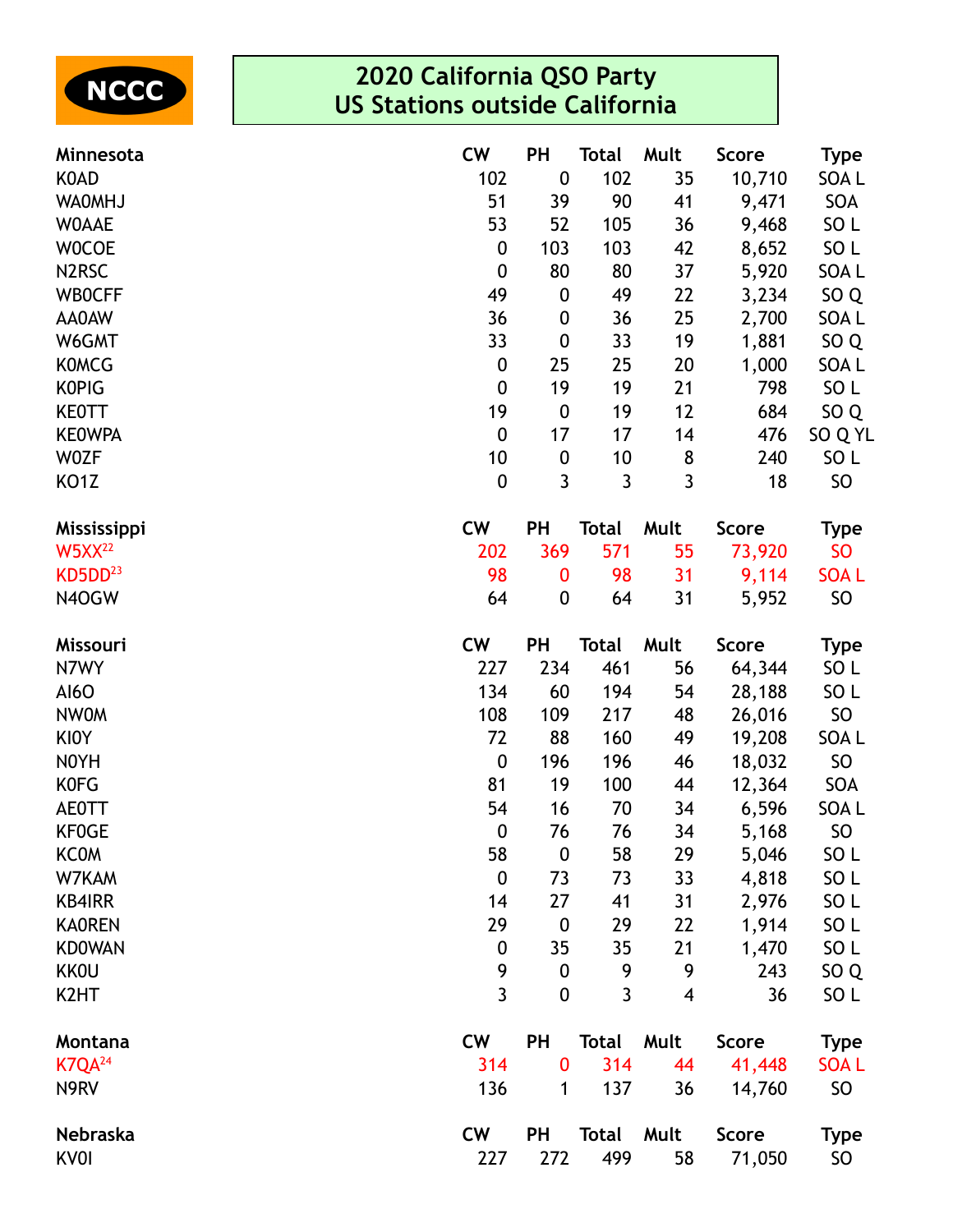

| Nebraska                                     | <b>CW</b>        | PH               | Total                         | Mult           | <b>Score</b> | <b>Type</b>     |
|----------------------------------------------|------------------|------------------|-------------------------------|----------------|--------------|-----------------|
| <b>KBOLF</b>                                 | 160              | 55               | 215                           | 51             | 30,090       | SO              |
| W1CAM                                        | 0                | 49               | 49                            | 38             | 3,724        | SO <sub>L</sub> |
| <b>KOCTU</b>                                 | $\overline{0}$   | 49               | 49                            | 29             | 2,842        | SO <sub>L</sub> |
| Nevada                                       | <b>CW</b>        | PH               | <b>Total</b>                  | Mult           | <b>Score</b> | <b>Type</b>     |
| K <sub>2</sub> RD <sup>25</sup>              | 265              | 247              | 512                           | 53             | 68,317       | <b>SOA</b>      |
| AA6AA                                        | 227              | 56               | 283                           | 52             | 41,236       | SO              |
| K6DGW                                        | 45               | $\boldsymbol{0}$ | 45                            | 20             | 2,700        | SO <sub>L</sub> |
| WB2AWQ <sup>26</sup>                         | 26               | $\bf{0}$         | 26                            | 15             | 1,170        | <b>SOAL</b>     |
| KG7D                                         | $\boldsymbol{0}$ | 17               | 17                            | 15             | 510          | SOA L           |
| W7TR (K6ST op)                               | 14               | $\boldsymbol{0}$ | 14                            | $\overline{7}$ | 294          | SO <sub>L</sub> |
| N7TP                                         | $\boldsymbol{0}$ | 10               | 10                            | 12             | 240          | SO <sub>L</sub> |
| W6US                                         | $\mathbf 0$      | 8                | 8                             | 8              | 128          | SO <sub>L</sub> |
| <b>KJ7DHY</b>                                | $\boldsymbol{0}$ | $\mathbf{2}$     | $\overline{2}$                | $\overline{2}$ | 8            | SOA M           |
| KI7OAL                                       | $\boldsymbol{0}$ | $\boldsymbol{0}$ | $\pmb{0}$                     | 1              | 0            | <b>SOALYL</b>   |
| W7UNR <sup>27</sup> (KJ6NLD, KN6KEA, KN6FFU) | $\bf{0}$         | $\overline{2}$   | $\overline{2}$                | $\overline{2}$ | 8            | M/SL            |
| <b>New Hampshire</b>                         | <b>CW</b>        | PH               | <b>Total</b>                  | Mult           | <b>Score</b> | <b>Type</b>     |
| K <sub>1</sub> RO <sup>28</sup>              | 237              | 187              | 424                           | 57             | 61,845       | <b>SOA</b>      |
| WA1Z                                         | 162              | 63               | 225                           | 53             | 32,436       | SOA             |
| K <sub>1</sub> GQ                            | 198              | $\boldsymbol{0}$ | 198                           | 45             | 26,730       | SOA             |
| W1END                                        | 128              | $\boldsymbol{0}$ | 128                           | 37             | 14,208       | SO <sub>L</sub> |
| AE6JV                                        | 112              | 18               | 130                           | 31             | 11,532       | SO <sub>L</sub> |
| AE1T                                         | 72               | 8                | 80                            | 39             | 9,048        | SOA             |
| K <sub>1</sub> R <sub>X</sub>                | 20               | 14               | 34                            | 25             | 2,200        | SOA             |
| WA1ZYX                                       | $\boldsymbol{0}$ | 11               | 11                            | 11             | 242          | SOA             |
| K <sub>1</sub> AR                            |                  |                  |                               |                |              | C               |
| <b>New Jersey</b>                            | <b>CW</b>        | PH               | <b>Total</b>                  | Mult           | <b>Score</b> | <b>Type</b>     |
| <b>KIDAAAA</b>                               | <b>DAE</b>       | 270              | $\overline{A}$ $\overline{A}$ | E O            | (0.77)       | $c \wedge w$    |

| N2MM          | 215 | 279              | 494 | 58 | 69,774 | SO <sub>YL</sub> |
|---------------|-----|------------------|-----|----|--------|------------------|
| K2AL          | 161 | 76               | 237 | 48 | 30,480 | SOA L            |
| K3TS          | 162 | 40               | 202 | 51 | 28,866 | SOA              |
| N2NC          | 219 | 0                | 219 | 40 | 26,280 | <b>SO</b>        |
| W2LE          | 152 | $\bf{0}$         | 152 | 47 | 21,432 | SO               |
| N2NT          | 129 | 1                | 130 | 39 | 15,171 | SOA              |
| NJ2OM         | 112 | 21               | 133 | 37 | 13,986 | SOA L            |
| K2YG          | 127 | $\bf{0}$         | 127 | 35 | 13,335 | SO <sub>Q</sub>  |
| N2EIM         | 74  | $\bf{0}$         | 74  | 35 | 7,770  | SOA L            |
| <b>KC2WUF</b> | 78  | $\boldsymbol{0}$ | 78  | 27 | 6,318  | SOA L            |
| W2UDT         | 6   | 72               | 78  | 35 | 5,670  | <b>SO</b>        |
| KR2Q          | 63  | $\bf{0}$         | 63  | 28 | 5,292  | SO               |
| W2CVW         | 59  | $\boldsymbol{0}$ | 59  | 26 | 4,602  | SO <sub>L</sub>  |
| KE2D          | 39  | $\boldsymbol{0}$ | 39  | 33 | 3,861  | SOA              |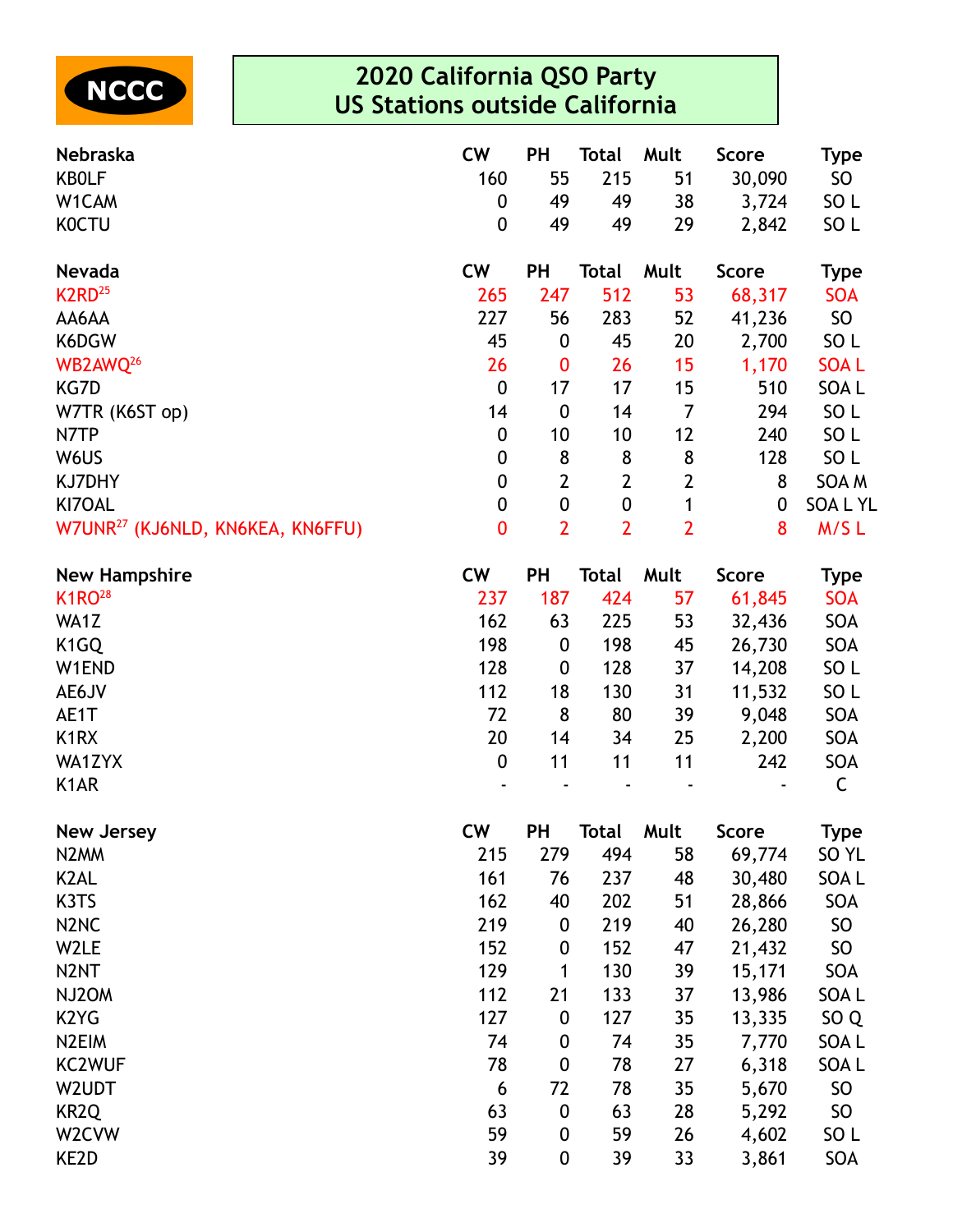

| <b>New Jersey</b>              | <b>CW</b>        | <b>PH</b>        | Total        | Mult | <b>Score</b> | <b>Type</b>     |
|--------------------------------|------------------|------------------|--------------|------|--------------|-----------------|
| K <sub>2</sub> YY              | 30               | 17               | 47           | 21   | 2,604        | SO              |
| W <sub>2</sub> GFV             | 27               | $\boldsymbol{0}$ | 27           | 19   | 1,539        | SO <sub>L</sub> |
| W <sub>2</sub> TT              | 19               | $\boldsymbol{0}$ | 19           | 13   | 741          | SO              |
| <b>KA2FIR</b>                  | 17               | 1                | 18           | 13   | 689          | SOA L           |
| W <sub>2</sub> IOC             | $\boldsymbol{0}$ | 9                | 9            | 8    | 144          | SOA L           |
| W2VDZ                          | $\boldsymbol{0}$ | 7                | 7            | 7    | 98           | SO <sub>L</sub> |
| KC2PDO                         | $\boldsymbol{0}$ | 6                | 6            | 6    | 72           | SO <sub>L</sub> |
| KD2NXM                         |                  |                  |              |      |              | $\mathsf{C}$    |
| <b>New Mexico</b>              | <b>CW</b>        | <b>PH</b>        | <b>Total</b> | Mult | <b>Score</b> | <b>Type</b>     |
| K8TE <sup>29</sup>             | 195              | 210              | 405          | 57   | 57,285       | <b>SOA</b>      |
| W5RJJ                          | $\boldsymbol{0}$ | 245              | 245          | 48   | 23,520       | <b>SO</b>       |
| N7ILO                          | $\boldsymbol{0}$ | 65               | 65           | 30   | 3,900        | SO              |
| W5TTE                          | 44               | $\boldsymbol{0}$ | 44           | 19   | 2,508        | SO <sub>L</sub> |
| W5TPZ                          | $\boldsymbol{0}$ | 12               | 12           | 12   | 288          | SO <sub>L</sub> |
| <b>New York</b>                | <b>CW</b>        | <b>PH</b>        | Total        | Mult | <b>Score</b> | <b>Type</b>     |
| AB3CX                          | 354              | 400              | 754          | 58   | 107,996      | <b>SO</b>       |
| K2SSS <sup>30</sup>            | 402              | 149              | 551          | 56   | 84,224       | <b>SOAL</b>     |
| NS <sub>2N</sub>               | 264              | 86               | 350          | 52   | 50,128       | SOA             |
| K <sub>2</sub> ZR              | 263              | $\boldsymbol{0}$ | 263          | 45   | 35,505       | SOA L           |
| K <sub>2</sub> QO              | 168              | 89               | 257          | 49   | 33,418       | SOA L           |
| W2GDJ                          | 159              | 81               | 240          | 51   | 32,589       | SO <sub>L</sub> |
| <b>K4RUM</b>                   | 164              | 56               | 220          | 46   | 27,784       | SOA             |
| NO <sub>2</sub> C              | 80               | 88               | 168          | 54   | 22,464       | SOA             |
| AA2GF                          | 151              | 27               | 178          | 37   | 18,759       | <b>SO</b>       |
| <b>KR2AA</b>                   | 170              | $\boldsymbol{0}$ | 170          | 35   | 17,850       | <b>SO</b>       |
| N <sub>2</sub> RC              | 109              | 35               | 144          | 40   | 15,880       | SOA             |
| <b>WA2JQK</b>                  | 85               | 52               | 137          | 41   | 14,719       | SO <sub>L</sub> |
| KM2L                           | 109              | $\boldsymbol{0}$ | 109          | 38   | 12,426       | <b>SO</b>       |
| W <sub>2QL</sub>               | 97               | 1                | 98           | 37   | 10,841       | SO <sub>L</sub> |
| N <sub>2</sub> Y <sub>IB</sub> | $\boldsymbol{0}$ | 101              | 101          | 43   | 8,686        | SOA L           |
| W2ASC                          | $\boldsymbol{0}$ | 96               | 96           | 42   | 8,064        | SOA L           |
| K2RYD                          | $\boldsymbol{0}$ | 86               | 86           | 45   | 7,740        | <b>SOA YL</b>   |
| <b>N2SO</b>                    | 81               | $\boldsymbol{0}$ | 81           | 31   | 7,533        | SOA             |
| WB2WPM                         | 76               | $\boldsymbol{0}$ | 76           | 28   | 6,384        | SO              |
| <b>WB2NFL</b>                  | $\boldsymbol{0}$ | 71               | 71           | 40   | 5,680        | SO <sub>L</sub> |
| NN2NN                          | 41               | 31               | 72           | 28   | 5,180        | SOA             |
| W2DXE                          | 62               | $\boldsymbol{0}$ | 62           | 27   | 5,022        | SO <sub>L</sub> |
| N2PTF                          | $\boldsymbol{0}$ | 70               | 70           | 31   | 4,340        | SO <sub>L</sub> |
| N <sub>2</sub> Y <sub>G</sub>  | $\boldsymbol{0}$ | 67               | 67           | 31   | 4,154        | <b>SO</b>       |
| AB2TC                          | $\boldsymbol{0}$ | 62               | 62           | 32   | 3,968        | SO <sub>L</sub> |
| NO <sub>2</sub> N              | 0                | 55               | 55           | 33   | 3,630        | SO <sub>L</sub> |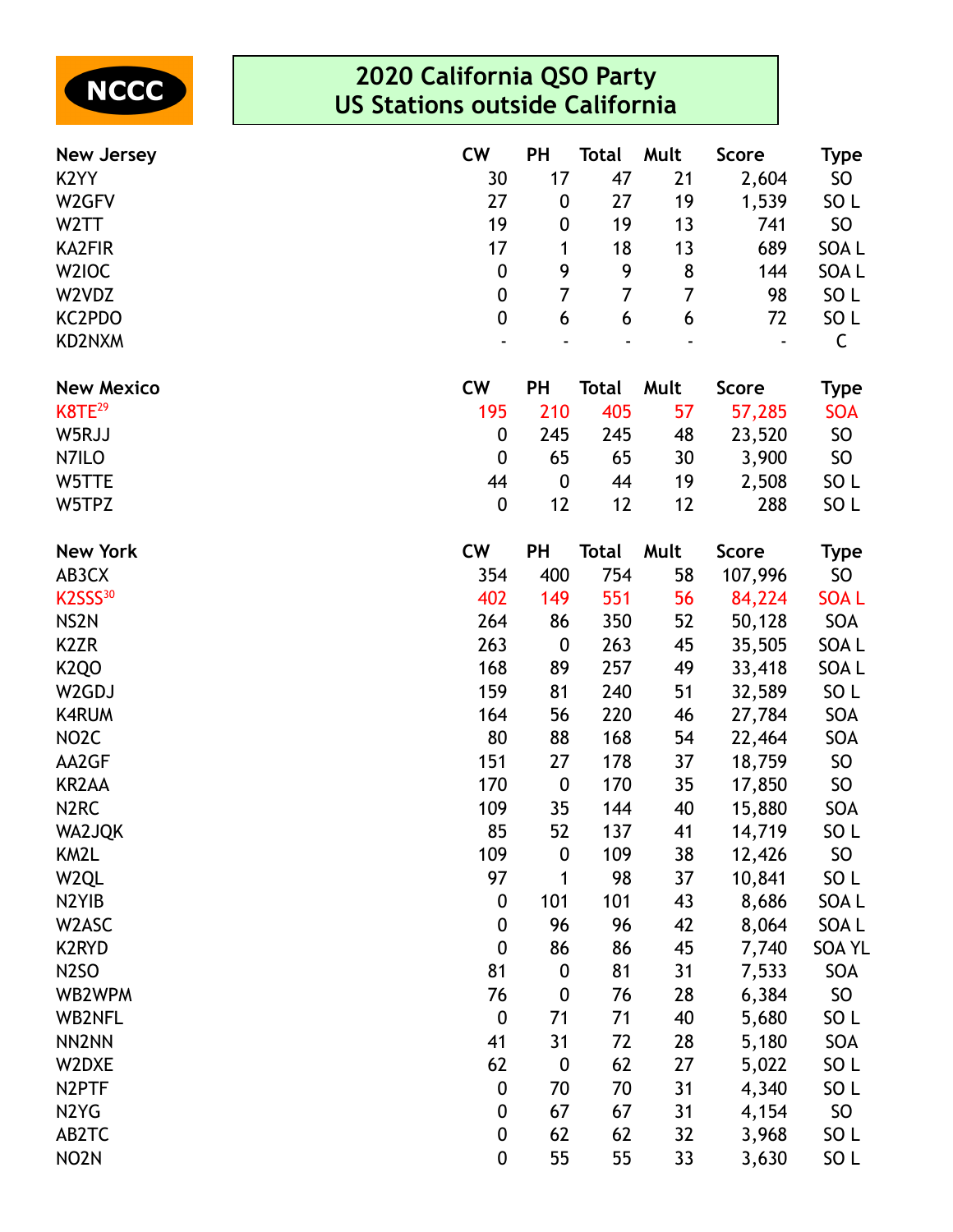

| <b>New York</b>       | <b>CW</b>        | <b>PH</b>        | Total        | Mult | <b>Score</b> | Type             |
|-----------------------|------------------|------------------|--------------|------|--------------|------------------|
| K <sub>2Q</sub> B     | 32               | 15               | 47           | 28   | 3,528        | SOA              |
| K <sub>2</sub> TV     | 46               | $\boldsymbol{0}$ | 46           | 25   | 3,450        | SO <sub>L</sub>  |
| KD2RMD                | $\boldsymbol{0}$ | 56               | 56           | 28   | 3,136        | SO L             |
| W <sub>2</sub> VM     | 35               | $\boldsymbol{0}$ | 35           | 26   | 2,730        | SOA L            |
| <b>K2UYK</b>          | 40               | $\boldsymbol{0}$ | 40           | 22   | 2,640        | SO <sub>L</sub>  |
| W <sub>2</sub> TB     | 33               | 3                | 36           | 23   | 2,415        | SOA              |
| N2PYH                 | $\pmb{0}$        | 29               | 29           | 22   | 1,276        | SO <sub>L</sub>  |
| W2DWS                 | $\boldsymbol{0}$ | 23               | 23           | 19   | 874          | SO <sub>L</sub>  |
| <b>K4RFK</b>          | $\boldsymbol{0}$ | 19               | 19           | 15   | 570          | SO <sub>L</sub>  |
| N2NKX                 | 0                | 17               | 17           | 15   | 510          | SOA              |
| KD2UHF                | $\boldsymbol{0}$ | 10               | 10           | 14   | 280          | SO               |
| <b>North Carolina</b> | <b>CW</b>        | <b>PH</b>        | <b>Total</b> | Mult | <b>Score</b> | <b>Type</b>      |
| N <sub>1</sub> LN     | 242              | 166              | 408          | 54   | 57,132       | SOA              |
| N4CW                  | 246              | 88               | 334          | 50   | 45,700       | SOA              |
| K3WA                  | 176              | 42               | 218          | 48   | 29,376       | SOA              |
| N4IJ                  | 199              | $\boldsymbol{0}$ | 199          | 47   | 28,059       | SO <sub>L</sub>  |
| N4YDU                 | 68               | 48               | 116          | 37   | 11,100       | SOA              |
| AD8J                  | 106              | $\boldsymbol{0}$ | 106          | 34   | 10,812       | SO <sub>L</sub>  |
| <b>K4FTU</b>          | 0                | 114              | 114          | 44   | 10,032       | SO <sub>L</sub>  |
| N3CKI                 | 83               | $\boldsymbol{0}$ | 83           | 35   | 8,715        | SO L             |
| AA4NC                 | 54               | 26               | 80           | 33   | 7,062        | SO <sub>L</sub>  |
| <b>ND2O</b>           | 28               | 50               | 78           | 35   | 6,440        | SO               |
| K4BRU                 | 73               | $\boldsymbol{0}$ | 73           | 27   | 5,913        | SO <sub>L</sub>  |
| N4CWZ                 | 65               | $\boldsymbol{0}$ | 65           | 29   | 5,655        | SOA <sub>L</sub> |
| W4BBT                 | $\boldsymbol{0}$ | 84               | 84           | 33   | 5,544        | <b>SO</b>        |
| W4JFA                 | 58               | $\boldsymbol{0}$ | 58           | 26   | 4,524        | SO <sub>1</sub>  |
| <b>K4REB</b>          | $\boldsymbol{0}$ | 54               | 54           | 34   | 3,672        | SO <sub>L</sub>  |
| W4WF $(+$ @WA4FJK)    | 44               | $\boldsymbol{0}$ | 44           | 26   | 3,432        | SO <sub>L</sub>  |
| K6RM                  | 39               | $\boldsymbol{0}$ | 39           | 24   | 2,808        | SO <sub>Q</sub>  |
| K4KZ                  | 33               | $\boldsymbol{0}$ | 33           | 21   | 2,079        | SO               |
| N4APR                 | 30               | $\boldsymbol{0}$ | 30           | 20   | 1,800        | SOA L            |
| W3GQ                  | 30               | $\boldsymbol{0}$ | 30           | 19   | 1,710        | SOA              |
| NC4MI                 | $\boldsymbol{0}$ | 27               | 27           | 19   | 1,026        | SO <sub>L</sub>  |
| W4BTW                 | $\boldsymbol{0}$ | 27               | 27           | 18   | 972          | SOA L            |
| NA4J                  | 21               | $\boldsymbol{0}$ | 21           | 14   | 882          | SOA              |
| <b>KE4YOG</b>         | $\boldsymbol{0}$ | 14               | 14           | 11   | 308          | SOA              |
| WA8IHW                | 0                | $\mathbf 0$      | $\mathbf 0$  | 1    | 0            | SO <sub>L</sub>  |
| <b>North Dakota</b>   | <b>CW</b>        | <b>PH</b>        | <b>Total</b> | Mult | <b>Score</b> | <b>Type</b>      |
| NDOTS <sup>31</sup>   | $\bf{0}$         | 116              | 116          | 40   | 9,280        | <b>SOAL</b>      |
| Ohio                  | <b>CW</b>        | <b>PH</b>        | <b>Total</b> | Mult | Score        | <b>Type</b>      |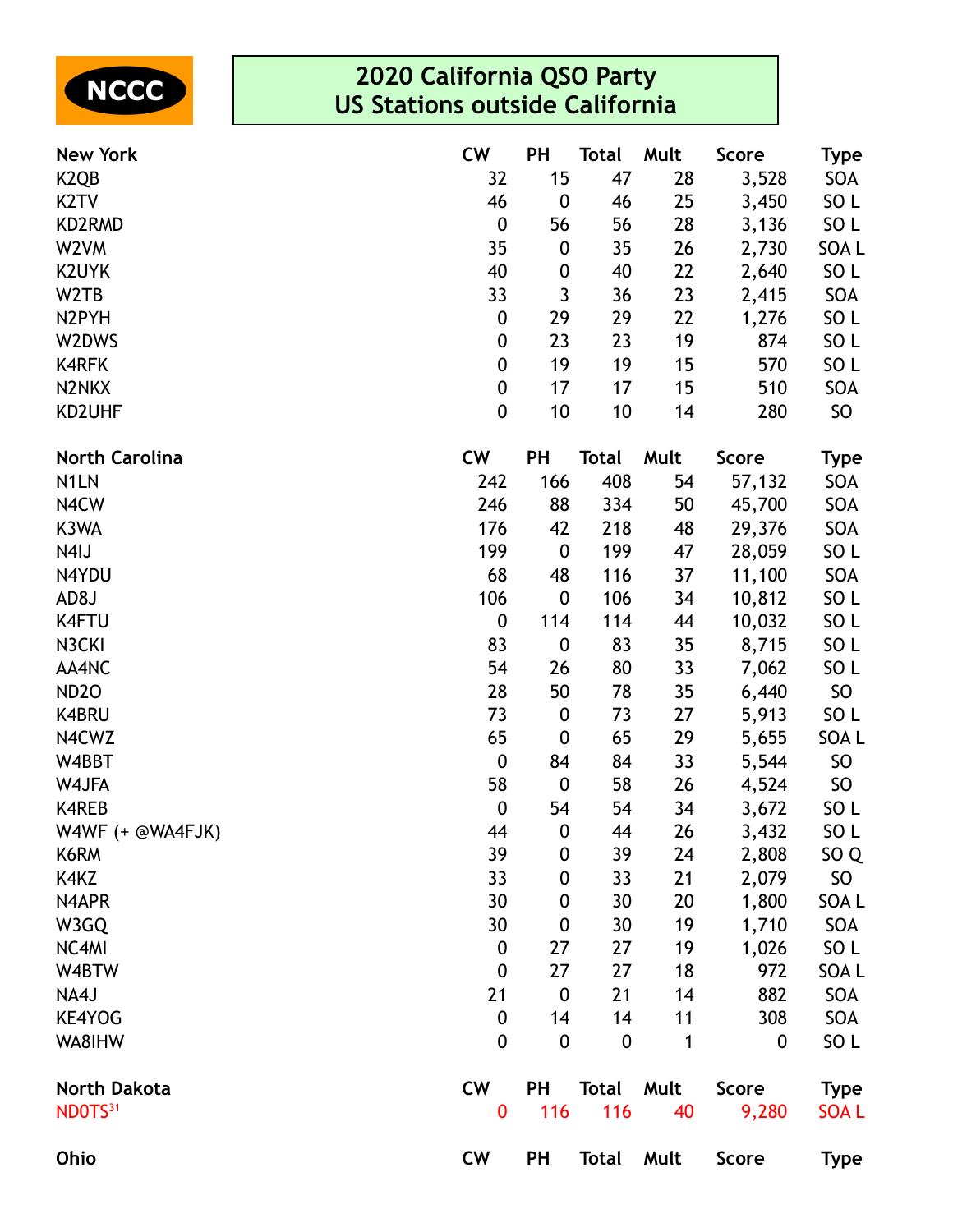

| Ohio              | <b>CW</b>        | <b>PH</b>        | <b>Total</b> | Mult | <b>Score</b> | <b>Type</b>     |
|-------------------|------------------|------------------|--------------|------|--------------|-----------------|
| N8BJQ             | 315              | $\pmb{0}$        | 315          | 49   | 46,305       | SO              |
| W8MET             | 192              | 97               | 289          | 45   | 34,650       | SO <sub>L</sub> |
| K8MR              | 191              | 85               | 276          | 46   | 34,178       | SO              |
| K3DMG             | 197              | 42               | 239          | 44   | 29,700       | SO <sub>L</sub> |
| N8AA              | 163              | $\boldsymbol{0}$ | 163          | 37   | 18,093       | SO              |
| KE8G              | 136              | $\pmb{0}$        | 136          | 38   | 15,504       | SO <sub>L</sub> |
| W8KNO             | 107              | 36               | 143          | 38   | 14,934       | SO <sub>L</sub> |
| WB8JUI            | 127              | $\boldsymbol{0}$ | 127          | 35   | 13,335       | SO <sub>L</sub> |
| W8CAR             | 110              | 9                | 119          | 37   | 12,876       | SOA             |
| K8AJS             | 107              | 0                | 107          | 37   | 11,877       | SOA L           |
| KA8G              | 96               | 0                | 96           | 36   | 10,368       | SOA             |
| <b>K8RGI</b>      | 71               | 8                | 79           | 30   | 6,870        | SO <sub>L</sub> |
| W8PT              | $\boldsymbol{0}$ | 74               | 74           | 37   | 5,476        | SO              |
| W1NN              | 60               | $\pmb{0}$        | 60           | 28   | 5,040        | SO <sub>L</sub> |
| N8VWY             | 57               | 0                | 57           | 26   | 4,446        | SO <sub>L</sub> |
| K8MP              | 55               | 1                | 56           | 25   | 4,175        | SO              |
| AA8TA             | 52               | 0                | 52           | 23   | 3,588        | SOA L           |
| K8BL              | 50               | $\pmb{0}$        | 50           | 23   | 3,450        | SOA L           |
| N8VV              | 48               | 0                | 48           | 23   | 3,312        | SOA L           |
| AF8A              | 51               | 0                | 51           | 21   | 3,213        | SOA L           |
| W8EH              | 34               | 0                | 34           | 22   | 2,244        | SOA L           |
| KV8Q              | 34               | $\boldsymbol{0}$ | 34           | 20   | 2,040        | SO <sub>L</sub> |
| K8ZT              | 13               | $\overline{2}$   | 15           | 14   | 602          | SOA Q           |
| <b>KB8TUY</b>     | $\boldsymbol{0}$ | 15               | 15           | 16   | 480          | SO L            |
| N8WCP             | $\boldsymbol{0}$ | 13               | 13           | 11   | 286          | SO <sub>L</sub> |
| KC8BUD            | $\boldsymbol{0}$ | 9                | 9            | 9    | 162          | SOA L           |
| KE8HBV            | $\boldsymbol{0}$ | 9                | 9            | 9    | 162          | SOA L           |
| KF8MZ             | 6                | $\overline{2}$   | $\bf 8$      | 6    | 132          | SO              |
| N8CJ              | $\mathbf 0$      | 7                | 7            | 7    | 98           | SO <sub>L</sub> |
| N8QE              | $\mathbf 0$      | 3                | 3            | 3    | 18           | SO L            |
| <b>Oklahoma</b>   | <b>CW</b>        | PH               | <b>Total</b> | Mult | <b>Score</b> | <b>Type</b>     |
| W5TM              | 400              | $\boldsymbol{0}$ | 400          | 51   | 61,200       | SOA             |
| N <sub>5</sub> OT | 378              | $\boldsymbol{0}$ | 378          | 47   | 53,298       | SO              |
| K5UV              | 258              | 0                | 258          | 49   | 37,926       | SOA             |
| AF5CC             | 111              | 25               | 136          | 44   | 16,852       | SOA L           |
| N5XE              | 118              | $\boldsymbol{0}$ | 118          | 35   | 12,390       | SO <sub>L</sub> |
| NQ5M              | 51               | $\boldsymbol{0}$ | 51           | 24   | 3,672        | SOA L           |
| N5UM              | 14               | 22               | 36           | 26   | 2,236        | SO              |
| AG5VX             | $\boldsymbol{0}$ | 34               | 34           | 27   | 1,836        | SO <sub>L</sub> |
| WD5CSK            | $\overline{2}$   | 17               | 19           | 27   | 1,080        | SO              |
| KG5ZQ             | $\boldsymbol{0}$ | 24               | 24           | 18   | 864          | SO L            |
| W5YGS             | $\boldsymbol{0}$ | 4                | 4            | 8    | 64           | SO <sub>L</sub> |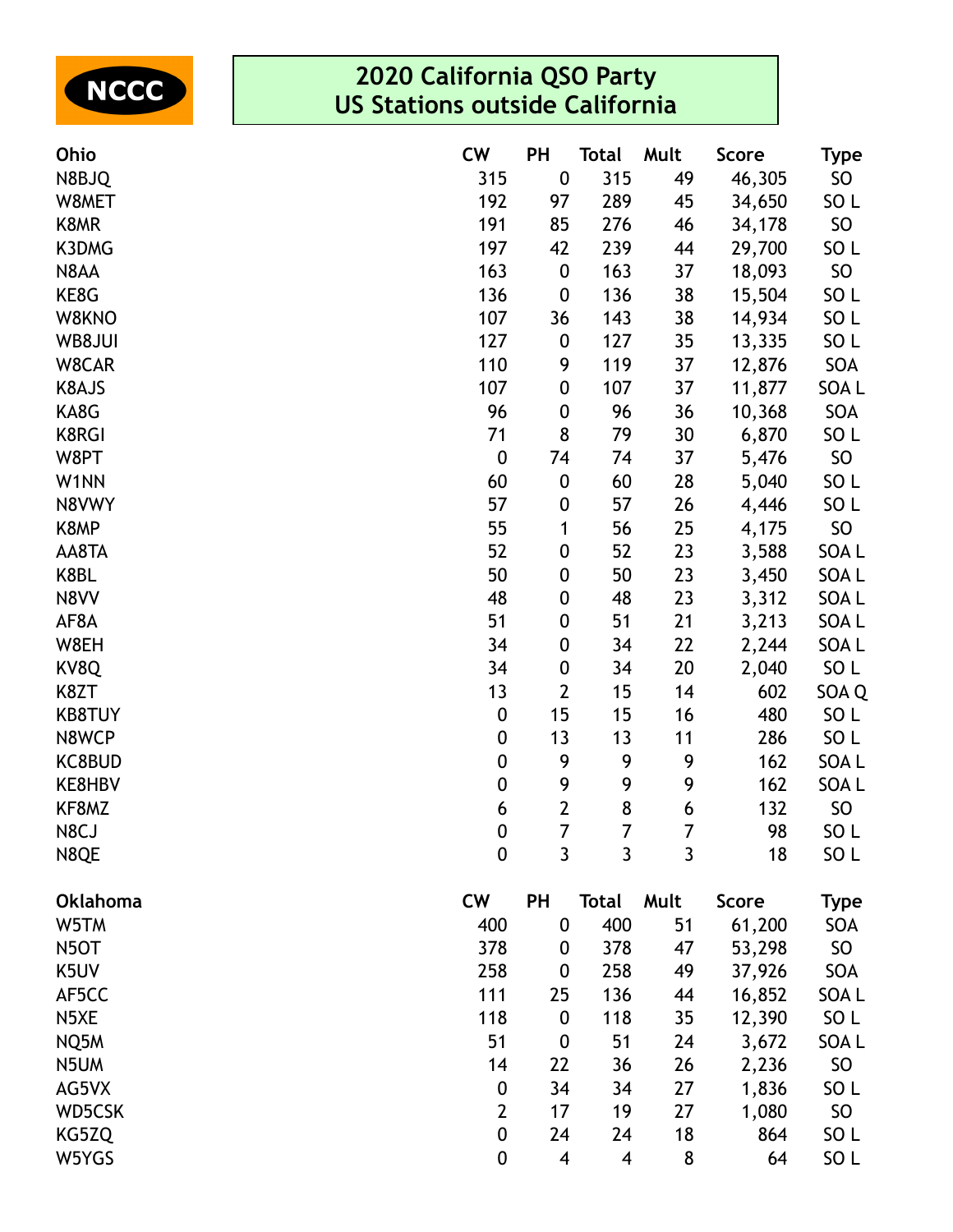

| Oklahoma             | <b>CW</b>        | PH               | Total        | Mult | <b>Score</b> | Type            |
|----------------------|------------------|------------------|--------------|------|--------------|-----------------|
| $W5CW^{32}$ (+ K5CM) | 282              | 377              | 659          | 54   | 86,400       | M/S             |
| Oregon               | <b>CW</b>        | PH               | <b>Total</b> | Mult | <b>Score</b> | <b>Type</b>     |
| KA6BIM               | 29               | 270              | 299          | 53   | 33,231       | SOA             |
| NE7D                 | 197              | $\boldsymbol{0}$ | 197          | 44   | 26,004       | SO              |
| N7J1 <sup>33</sup>   | 113              | 57               | 170          | 50   | 22,650       | SO <sub>Q</sub> |
| KI7Y                 | 164              | $\boldsymbol{0}$ | 164          | 42   | 20,664       | SO              |
| N7VS                 | 86               | 42               | 128          | 44   | 15,048       | SO <sub>L</sub> |
| WR7T                 | 113              | $\boldsymbol{0}$ | 113          | 41   | 13,899       | SOA             |
| W7WHY                | 96               | 12               | 108          | 39   | 12,168       | SOA             |
| W7MTL                | 95               | 19               | 114          | 35   | 11,305       | SO <sub>L</sub> |
| <b>K7NG</b>          | 67               | 11               | 78           | 38   | 8,474        | SO <sub>L</sub> |
| WB6JJJ               | $\boldsymbol{0}$ | 87               | 87           | 35   | 6,090        | SO              |
| W7YAQ                | 42               | 10               | 52           | 33   | 4,818        | SO <sub>L</sub> |
| NW7E                 | 25               | 14               | 39           | 40   | 4,120        | SO              |
| W7GF                 | 52               | $\boldsymbol{0}$ | 52           | 26   | 4,056        | SO <sub>L</sub> |
| AA5TL                | 36               | $\boldsymbol{0}$ | 36           | 33   | 3,564        | SOA             |
| <b>WA7YXY</b>        | $\boldsymbol{0}$ | 37               | 37           | 24   | 1,776        | SOA L           |
| KR7X                 | 25               | $\boldsymbol{0}$ | 25           | 14   | 1,050        | SO <sub>L</sub> |
| WS7L                 |                  |                  |              |      |              | C               |
| Pennsylvania         | <b>CW</b>        | PH               | <b>Total</b> | Mult | <b>Score</b> | <b>Type</b>     |
| K3WJV                | 354              | 258              | 612          | 57   | 89,946       | SOA             |
| K3WW                 | 268              | 236              | 504          | 57   | 72,732       | SOA             |
| W8FJ                 | 279              | 0                | 279          | 47   | 39,339       | SOA             |
| K3UA                 | 254              | $\boldsymbol{0}$ | 254          | 39   | 29,718       | SO <sub>L</sub> |
| WA3AAN               | 181              | 51               | 232          | 46   | 29,670       | SOA             |
| N3RD                 | 210              | $\boldsymbol{0}$ | 210          | 46   | 28,980       | SOA             |
| AA3B                 | 212              | $\boldsymbol{0}$ | 212          | 45   | 28,620       | SOA             |
| WB2FUE               | 150              | 49               | 199          | 49   | 26,852       | SO <sub>L</sub> |
| W3WHK                | 156              | 24               | 180          | 42   | 21,672       | SO <sub>L</sub> |
| WV2M                 | 111              | 50               | 161          | 41   | 17,753       | SOA             |
| <b>NR3Z</b> 34       | 117              | 0                | 117          | 36   | 12,636       | <b>SOAL</b>     |
| K3WU                 | 93               | 0                | 93           | 39   | 10,881       | SO              |
| W7LG                 | 77               | 24               | 101          | 38   | 10,602       | SO <sub>Q</sub> |
| N3SW                 | 91               | $\boldsymbol{0}$ | 91           | 38   | 10,374       | SO <sub>L</sub> |
| W3JJL                | $\boldsymbol{0}$ | 126              | 126          | 41   | 10,332       | SOA             |
| <b>WOBR</b>          | 21               | 91               | 112          | 41   | 10,045       | SOA             |
| K3MD                 | 75               | 14               | 89           | 36   | 9,108        | SOA             |
| K3PP                 | 67               | $\boldsymbol{0}$ | 67           | 38   | 7,638        | SOA             |
| <b>KOBAK</b>         | 31               | 43               | 74           | 33   | 5,907        | SO              |
| K3ATO                | 58               | $\boldsymbol{0}$ | 58           | 24   | 4,176        | SO <sub>L</sub> |
| KQ3F                 | 38               | 0                | 38           | 29   | 3,306        | SOA L           |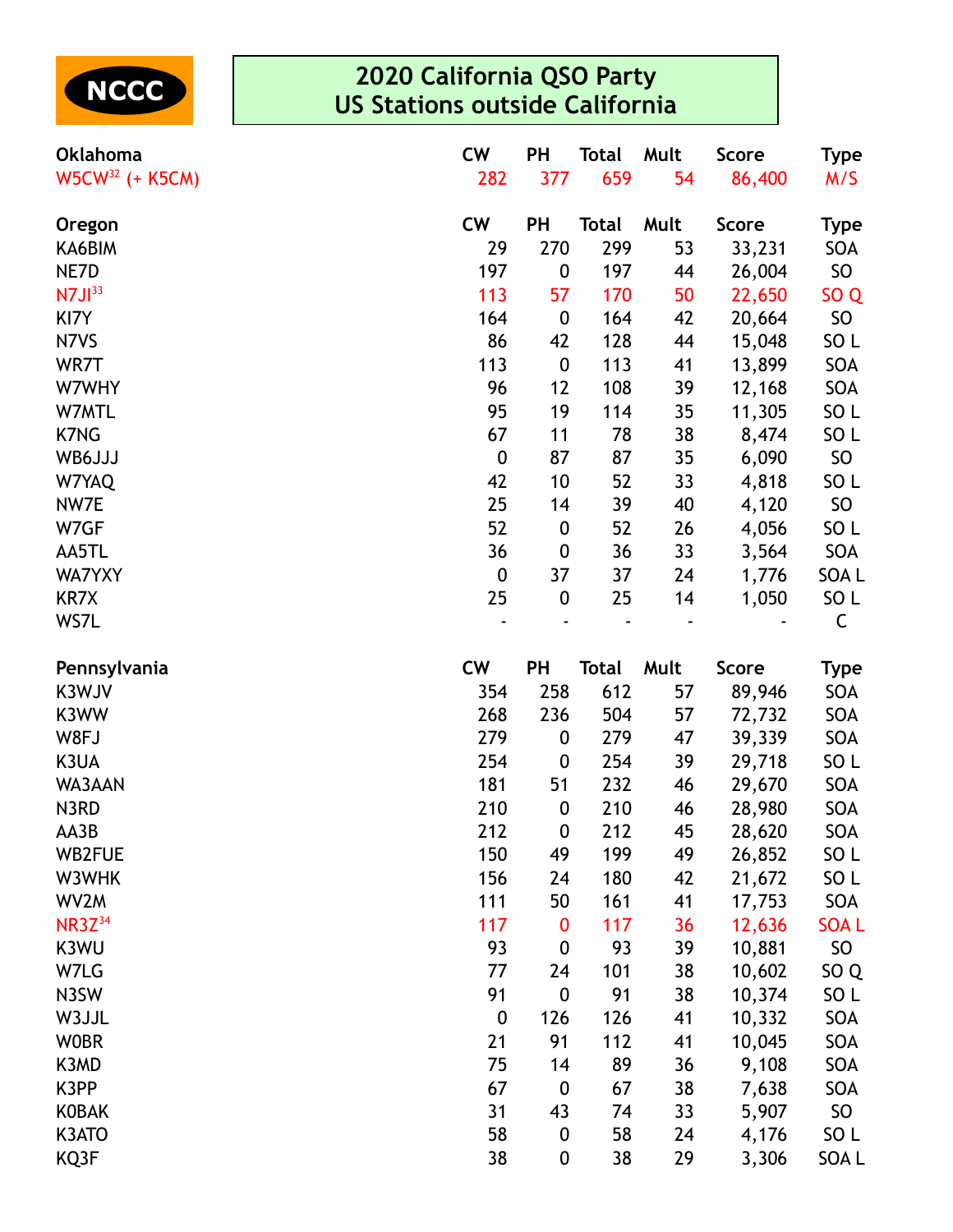

| Pennsylvania                    | <b>CW</b>        | PH               | <b>Total</b> | Mult | <b>Score</b> | <b>Type</b>     |
|---------------------------------|------------------|------------------|--------------|------|--------------|-----------------|
| KF3G                            | 44               | $\mathbf 0$      | 44           | 25   | 3,300        | SO              |
| <b>NOVLR</b>                    | $\boldsymbol{0}$ | 54               | 54           | 25   | 2,700        | SO <sub>L</sub> |
| W3AVP                           | 25               | 14               | 39           | 24   | 2,472        | SO <sub>L</sub> |
| AB1A                            | $\boldsymbol{0}$ | 39               | 39           | 30   | 2,340        | SOA L           |
| N3NR                            | $\boldsymbol{0}$ | 42               | 42           | 27   | 2,268        | SOA L           |
| K3ZA                            | 30               | $\boldsymbol{0}$ | 30           | 15   | 1,350        | SO <sub>L</sub> |
| W3TNU                           | 23               | $\boldsymbol{0}$ | 23           | 15   | 1,035        | SO <sub>L</sub> |
| <b>KC3PBY</b>                   | $\boldsymbol{0}$ | 18               | 18           | 16   | 576          | SOA L           |
| WU3U                            | 1                | 10               | 11           | 10   | 230          | SO              |
| NO3U                            | $\mathbf 0$      | 7                | 7            | 7    | 98           | SO              |
| N3NZ                            | $\overline{3}$   | $\pmb{0}$        | $\mathbf{3}$ | 4    | 36           | SO <sub>L</sub> |
| KA3TTT                          | 1                | $\pmb{0}$        | 1            | 3    | 9            | SO <sub>Q</sub> |
| N3XLS                           |                  |                  |              |      |              | C               |
| <b>Rhode Island</b>             | <b>CW</b>        | PH               | <b>Total</b> | Mult | <b>Score</b> | <b>Type</b>     |
| W1WBB <sup>35</sup>             | 181              | 72               | 253          | 49   | 33,663       | <b>SOAL</b>     |
| W1WIU                           | 20               | 145              | 165          | 50   | 17,500       | SO              |
| W1XX                            | 23               | 105              | 128          | 39   | 10,881       | SO <sub>1</sub> |
| AJ1DM                           | 26               | $\boldsymbol{0}$ | 26           | 17   | 1,326        | SOA L           |
| <b>South Carolina</b>           | <b>CW</b>        | PH               | <b>Total</b> | Mult | <b>Score</b> | <b>Type</b>     |
| N4XL                            | 277              | 107              | 384          | 53   | 55,385       | SO <sub>L</sub> |
| K <sub>2</sub> S <sub>x36</sub> | 243              | $\bf{0}$         | 243          | 44   | 32,076       | <b>SOA</b>      |
| AC4MC                           | 153              | 47               | 200          | 49   | 27,097       | SO              |
| W9DC                            | 80               | 94               | 174          | 54   | 23,112       | SO <sub>L</sub> |
| <b>WN4AFP</b>                   | 107              | 25               | 132          | 35   | 12,985       | SO <sub>L</sub> |
| <b>KA4FVE</b>                   | $\boldsymbol{0}$ | 102              | 102          | 42   | 8,568        | SOA L           |
| KB4DE                           | 71               | $\boldsymbol{0}$ | 71           | 27   | 5,751        | SOA L           |
| <b>WB4HRL</b>                   | 54               | 19               | 73           | 25   | 5,000        | SOA             |
| KS4YX                           | 46               | $\boldsymbol{0}$ | 46           | 24   | 3,312        | SO <sub>L</sub> |
| W4SLT                           | $\boldsymbol{0}$ | 35               | 35           | 25   | 1,750        | SO <sub>1</sub> |
| <b>K3DNE</b>                    | $\boldsymbol{0}$ | 34               | 34           | 25   | 1,700        | SOA             |
| K4CAE                           | $\mathbf 0$      | 19               | 19           | 25   | 950          | SO <sub>L</sub> |
| KM4QE                           | $\mathbf 0$      | 20               | 20           | 17   | 680          | <b>SO</b>       |
| K4IOK                           | $\mathbf 0$      | 10               | 10           | 11   | 220          | <b>SO</b>       |
| South Dakota                    | <b>CW</b>        | <b>PH</b>        | <b>Total</b> | Mult | <b>Score</b> | <b>Type</b>     |
| K7BG <sup>37</sup>              | 290              | 144              | 434          | 55   | 63,690       | SO <sub>L</sub> |
| <b>WDOT</b>                     | 110              | $\boldsymbol{0}$ | 110          | 34   | 11,220       | SO              |
| KOKX <sup>38</sup>              | 29               | 39               | 68           | 50   | 8,250        | <b>SOAL</b>     |
| <b>KOJV</b>                     | 51               | $\boldsymbol{0}$ | 51           | 28   | 4,284        | SO L            |
| <b>KOBBC</b>                    | 0                | 52               | 52           | 27   | 2,808        | SOA L           |
| <b>WBOHHM</b>                   | $\boldsymbol{0}$ | 30               | 30           | 21   | 1,260        | SO L            |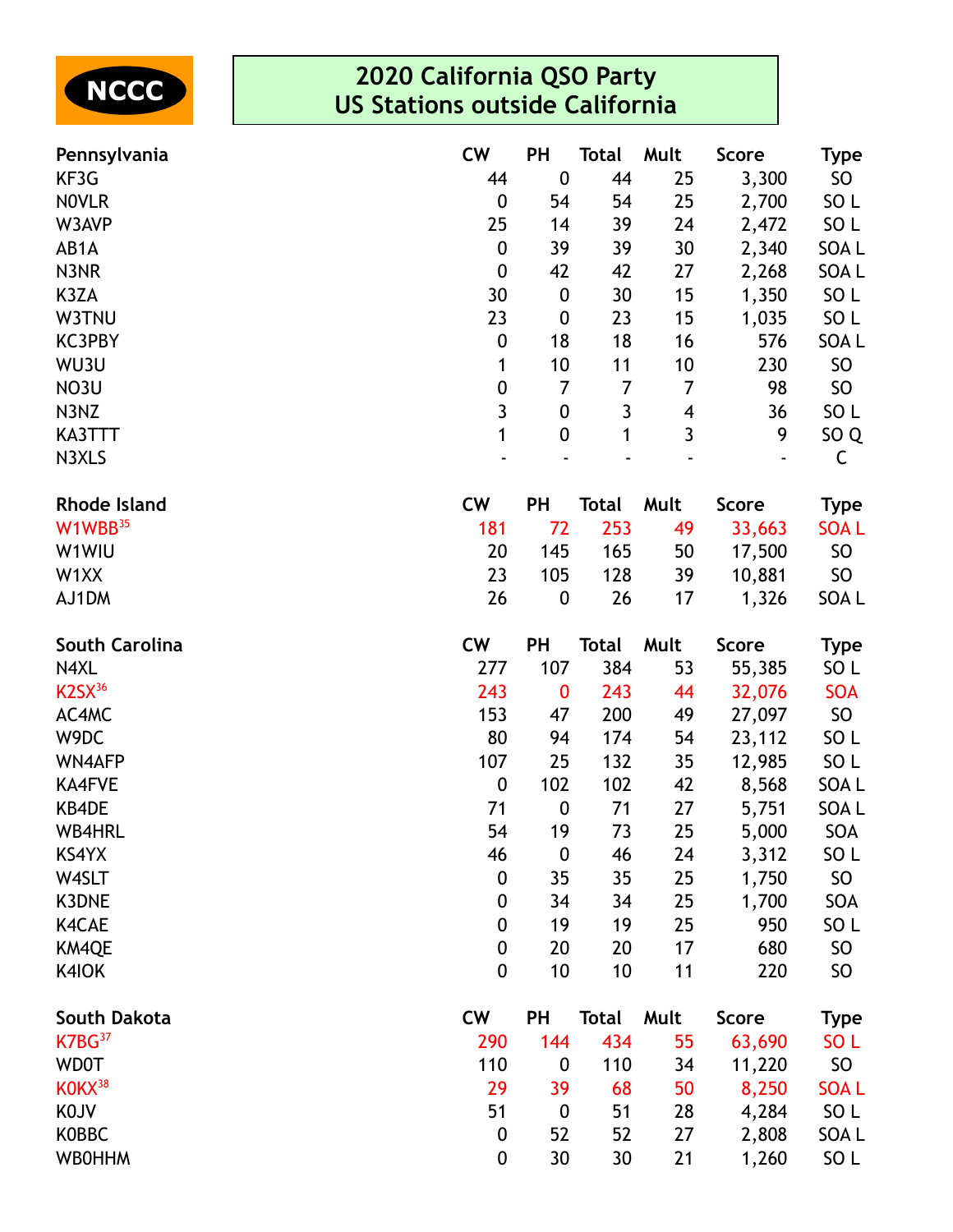

| <b>Tennessee</b>   | <b>CW</b>        | <b>PH</b>        | Total        | Mult | <b>Score</b> | <b>Type</b>     |
|--------------------|------------------|------------------|--------------|------|--------------|-----------------|
| K4RO               | 305              | 415              | 720          | 58   | 101,210      | SO              |
| N4ZZ               | 322              | 247              | 569          | 55   | 80,300       | SOA L           |
| <b>KOEJ</b>        | 292              | 227              | 519          | 57   | 75,810       | SO              |
| NR4L               | 313              | 168              | 481          | 58   | 73,950       | <b>SOA YL</b>   |
| N8UM               | 386              | 0                | 386          | 47   | 54,426       | SOA             |
| AA4DD              | 317              | $\boldsymbol{0}$ | 317          | 51   | 48,501       | SOA             |
| AC4G               | 214              | 118              | 332          | 53   | 46,534       | SOA L           |
| K3IE               | 223              | 87               | 310          | 51   | 42,993       | SOA L           |
| AC6ZM              | 251              | 11               | 262          | 46   | 35,650       | SOA             |
| AJ6T               | 97               | 161              | 258          | 51   | 31,263       | SO <sub>L</sub> |
| K <sub>1</sub> GU  | 199              | $\boldsymbol{0}$ | 199          | 47   | 28,059       | <b>SO</b>       |
| W4UT               | 176              | 43               | 219          | 42   | 25,788       | SO              |
| K4OAQ              | 201              | $\boldsymbol{0}$ | 201          | 39   | 23,517       | SOA L           |
| AB4GG              | 117              | 70               | 187          | 41   | 20,131       | SO              |
| W4KW               | $\boldsymbol{0}$ | 205              | 205          | 47   | 19,270       | SOA             |
| N4DW               | 142              | $\boldsymbol{0}$ | 142          | 43   | 18,318       | SOA             |
| W4NZ               | 123              | 15               | 138          | 38   | 15,162       | SO              |
| N4ARO              | 91               | 30               | 121          | 42   | 13,986       | SOA L           |
| W6UB               | 95               | $\boldsymbol{0}$ | 95           | 32   | 9,120        | SOA L           |
| W4HZD              | 82               | 0                | 82           | 30   | 7,380        | SO <sub>L</sub> |
| AI4DB              | $\boldsymbol{0}$ | 97               | 97           | 37   | 7,178        | SO              |
| W3TB               | 78               | $\boldsymbol{0}$ | 78           | 28   | 6,552        | SOA L           |
| <b>WOAG</b>        | 66               | 0                | 66           | 31   | 6,138        | SO <sub>L</sub> |
| AF4T               | 48               | 0                | 48           | 29   | 4,176        | SO              |
| KS4X               | 42               | 12               | 54           | 21   | 3,150        | SO <sub>L</sub> |
| N4VV               | 41               | $\boldsymbol{0}$ | 41           | 23   | 2,829        | SOA             |
| W4SSF              | $\boldsymbol{0}$ | 53               | 53           | 25   | 2,650        | SOA L           |
| WW5M               | 22               | 18               | 40           | 23   | 2,346        | SOA             |
| KA4OTB             | $\boldsymbol{0}$ | 48               | 48           | 23   | 2,208        | <b>SO</b>       |
| K4DZR              | 30               | 5                | 35           | 21   | 2,100        | SO <sub>Q</sub> |
| AG4CC              | 32               | $\boldsymbol{0}$ | 32           | 19   | 1,824        | SOLYL           |
| KJ4KKD             | $\boldsymbol{0}$ | 27               | 27           | 18   | 972          | SO L            |
| WN8Y               | $\boldsymbol{0}$ | 21               | 21           | 16   | 672          | SOA L           |
| <b>KB9RKK</b>      | $\boldsymbol{0}$ | 15               | 15           | 12   | 360          | SO <sub>L</sub> |
| AI4IC              | 13               | $\boldsymbol{0}$ | 13           | 9    | 351          | SO <sub>L</sub> |
| <b>KEOL</b>        | $\overline{7}$   | $\boldsymbol{0}$ | 7            | 6    | 126          | SOA L           |
| <b>Texas</b>       | <b>CW</b>        | <b>PH</b>        | <b>Total</b> | Mult | <b>Score</b> | <b>Type</b>     |
| K5TR               | 298              | 998              | 1,296        | 58   | 167,620      | <b>SO</b>       |
| N5RZ <sup>39</sup> | 379              | 366              | 745          | 56   | 104,664      | <b>SOA</b>      |
| WD5K               | 295              | 401              | 696          | 58   | 97,846       | SO <sub>L</sub> |
| K5KJ               | 234              | 447              | 681          | 58   | 92,568       | SOA L           |
| K5NZ               | 213              | 180              | 393          | 53   | 52,947       | SOA             |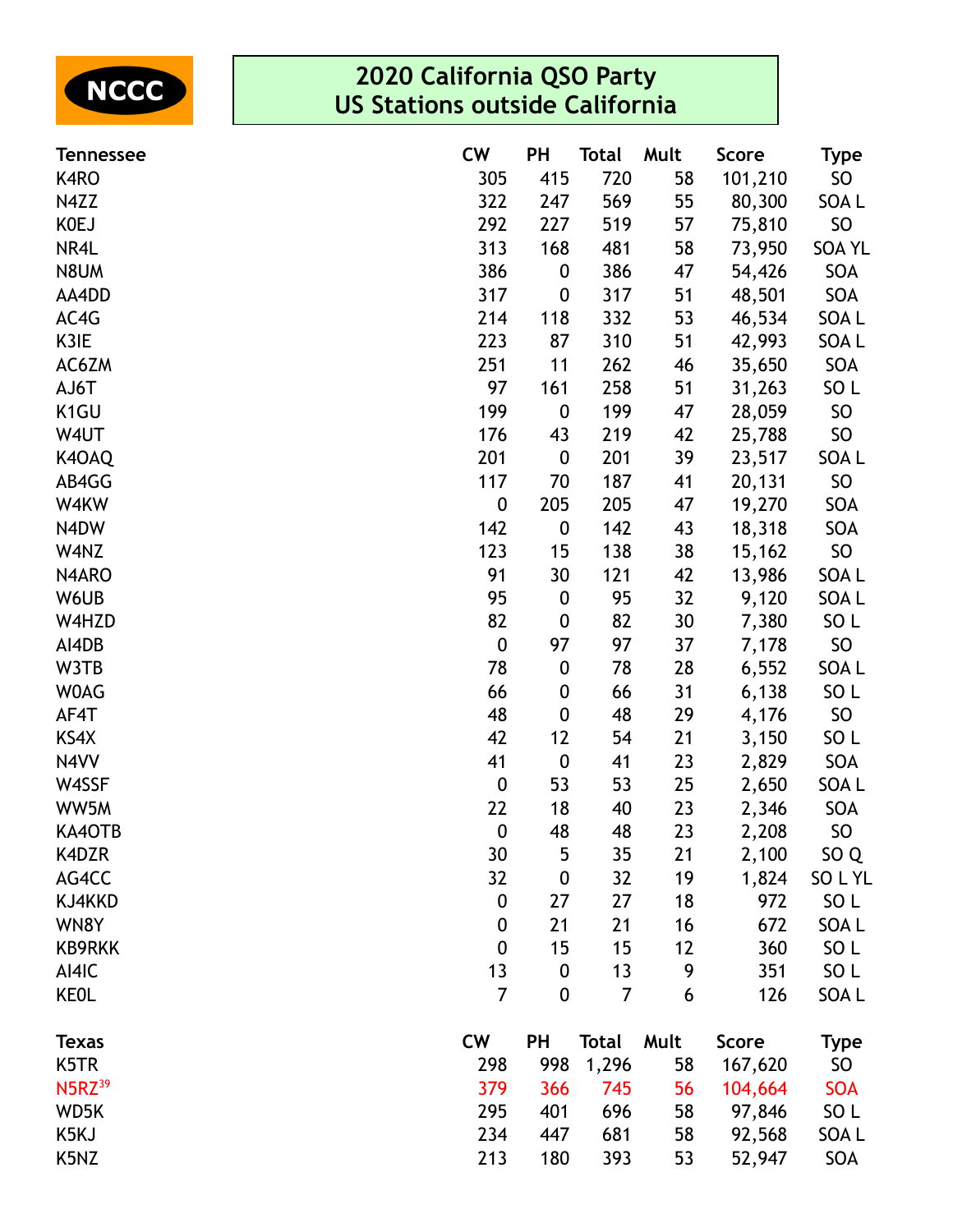

| <b>Texas</b>      | <b>CW</b>        | <b>PH</b>        | <b>Total</b> | Mult | <b>Score</b> | <b>Type</b>     |
|-------------------|------------------|------------------|--------------|------|--------------|-----------------|
| WA8ZBT            | 211              | 96               | 307          | 55   | 45,375       | SO <sub>L</sub> |
| K5DHY             | 108              | 209              | 317          | 50   | 37,100       | SO <sub>L</sub> |
| N5DO              | 188              | 74               | 262          | 52   | 37,024       | SOA L           |
| KB5KYX            | 127              | 172              | 299          | 49   | 35,525       | SO              |
| N9NM              | 250              | $\boldsymbol{0}$ | 250          | 47   | 35,250       | SOLYL           |
| K5IB              | 151              | 90               | 241          | 54   | 34,182       | <b>SO</b>       |
| W5GN              | 217              | 0                | 217          | 50   | 32,550       | SOA             |
| KD2KW             | 207              | 0                | 207          | 46   | 28,566       | SO <sub>L</sub> |
| NM5M              | 188              | 0                | 188          | 46   | 25,944       | SOA             |
| K5GA              | 167              | 0                | 167          | 45   | 22,545       | SOA             |
| K <sub>5</sub> PI | 173              | 0                | 173          | 42   | 21,798       | SOA             |
| K5ME              | 160              | 0                | 160          | 43   | 20,640       | SO <sub>L</sub> |
| W6LFB             | 65               | 77               | 142          | 51   | 17,799       | SO <sub>L</sub> |
| N5DTT             | $\boldsymbol{0}$ | 172              | 172          | 50   | 17,200       | SO <sub>L</sub> |
| KC5LL             | 143              | 0                | 143          | 40   | 17,160       | SOA L           |
| K <sub>5</sub> IX | 123              | 34               | 157          | 39   | 17,043       | SOA L           |
| KG5U              | 123              | 0                | 123          | 40   | 14,760       | SO <sub>L</sub> |
| K5GQ              | 122              | 0                | 122          | 38   | 13,908       | SO <sub>L</sub> |
| WA5LXS            | 104              | 17               | 121          | 40   | 13,840       | SOA             |
| W5QLF             | 109              | $\boldsymbol{0}$ | 109          | 39   | 12,753       | SO <sub>L</sub> |
| K5LGX             | 8                | 118              | 126          | 46   | 11,960       | SOA L           |
| KE5LQ             | 49               | 54               | 103          | 45   | 11,475       | SOA L           |
| AC4CA             | 94               | 0                | 94           | 40   | 11,280       | SOA             |
| WA5LFD            | 94               | 1                | 95           | 33   | 9,372        | SO <sub>Q</sub> |
| KF5KWO            | $\boldsymbol{0}$ | 114              | 114          | 41   | 9,348        | SO <sub>L</sub> |
| K5HEM             | 86               | $\boldsymbol{0}$ | 86           | 32   | 8,256        | SO <sub>L</sub> |
| K <sub>5</sub> EC | 54               | 43               | 97           | 32   | 7,936        | SO <sub>L</sub> |
| KD5FBA            | $\boldsymbol{0}$ | 103              | 103          | 38   | 7,828        | SO <sub>L</sub> |
| K5MAY             | $\boldsymbol{0}$ | 99               | 99           | 36   | 7,128        | SOA L           |
| K5TIA             | 73               | $\boldsymbol{0}$ | 73           | 32   | 7,008        | <b>SO</b>       |
| NW5Q              | $\boldsymbol{0}$ | 77               | 77           | 35   | 5,390        | SO <sub>L</sub> |
| W5MRM             | $\boldsymbol{0}$ | 80               | 80           | 33   | 5,280        | SO <sub>L</sub> |
| AA3C              | $\boldsymbol{0}$ | 71               | 71           | 37   | 5,254        | SOA L           |
| KB6OJE            | $\boldsymbol{0}$ | 69               | 69           | 35   | 4,830        | SO <sub>L</sub> |
| K5YX              | 15               | 58               | 73           | 29   | 4,669        | SO <sub>L</sub> |
| W5JCC             | $\boldsymbol{0}$ | 68               | 68           | 34   | 4,624        | SO <sub>L</sub> |
| AA5AH             | $\boldsymbol{0}$ | 70               | 70           | 32   | 4,480        | SO <sub>L</sub> |
| <b>KIOR</b>       | $\boldsymbol{0}$ | 64               | 64           | 30   | 3,840        | SO <sub>L</sub> |
| KJ5Y (KJ0D op)    | 49               | $\overline{2}$   | 51           | 24   | 3,624        | SO <sub>L</sub> |
| N5PBP             | $\boldsymbol{0}$ | 55               | 55           | 31   | 3,410        | SOA L           |
| WB5K              | 49               | $\boldsymbol{0}$ | 49           | 23   | 3,381        | SO <sub>L</sub> |
| KI5GNH            | $\boldsymbol{0}$ | 49               | 49           | 30   | 2,940        | SOA L           |
| WB5KIA            | 37               | $\boldsymbol{0}$ | 37           | 24   | 2,664        | SO <sub>L</sub> |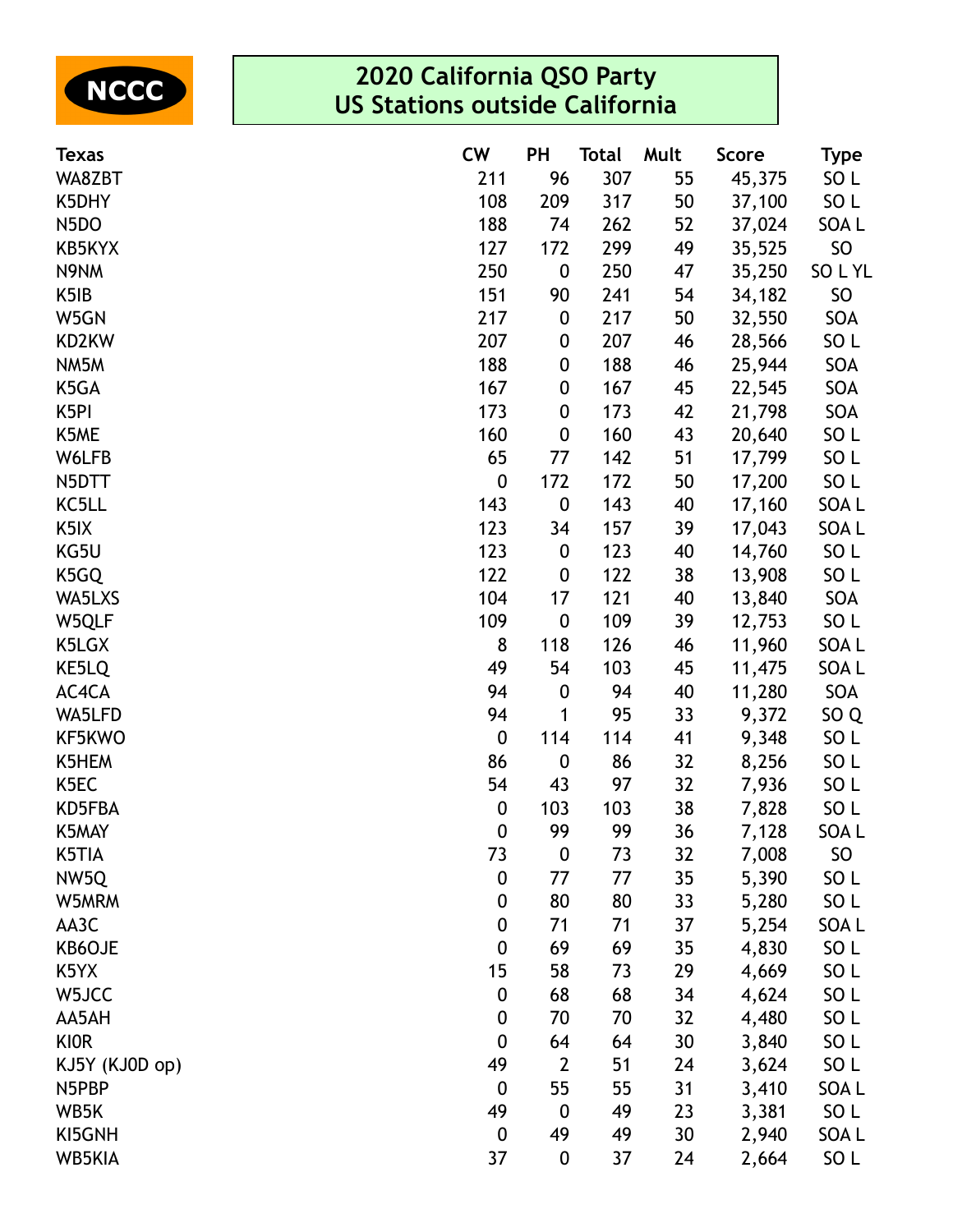

| <b>Texas</b>         | <b>CW</b>        | <b>PH</b>        | <b>Total</b>     | Mult             | <b>Score</b>   | Type            |
|----------------------|------------------|------------------|------------------|------------------|----------------|-----------------|
| KG50IB               | 0                | 46               | 46               | 27               | 2,484          | SO <sub>L</sub> |
| <b>KF5OMH</b>        | 0                | 46               | 46               | 25               | 2,300          | SO <sub>L</sub> |
| <b>KF5RUW</b>        | 0                | 39               | 39               | 28               | 2,184          | SO <sub>L</sub> |
| KE5ES                | 0                | 35               | 35               | 29               | 2,030          | SO <sub>L</sub> |
| W5TJL                | $\pmb{0}$        | 37               | 37               | 23               | 1,702          | SO <sub>L</sub> |
| KI5IXM               | 0                | 31               | 31               | 25               | 1,550          | SO <sub>L</sub> |
| AC5CM                | 0                | 27               | 27               | 28               | 1,512          | SO <sub>L</sub> |
| NT5CN                | $\pmb{0}$        | 31               | 31               | 22               | 1,364          | SOA Q           |
| N5CWA                | $\pmb{0}$        | 26               | 26               | 22               | 1,144          | SO <sub>L</sub> |
| K5RX                 | 22               | 5                | 27               | 13               | 988            | SO              |
| KD5HIZ               | $\pmb{0}$        | 24               | 24               | 18               | 864            | SO <sub>L</sub> |
| AG5XW                | $\boldsymbol{0}$ | 19               | 19               | 17               | 646            | SO <sub>L</sub> |
| W5AFV (N0KA op)      | 10               | $\boldsymbol{0}$ | 10               | 9                | 270            | SO <sub>L</sub> |
| W5GCX                | 10               | 0                | 10               | 8                | 240            | SO <sub>Q</sub> |
| NI <sub>2</sub> C    | $\pmb{0}$        | 3                | 3                | 4                | 24             | SO <sub>L</sub> |
| N7PNF                | $\mathbf{2}$     | $\pmb{0}$        | $\overline{2}$   | $\mathbf{2}$     | 12             | SO <sub>L</sub> |
| KI5JCN               | $\overline{0}$   | 1                | 1                | 1                | $\overline{2}$ | SO <sub>L</sub> |
| N5UJ (NM6E, MAX)     | 88               | 111              | 199              | 48               | 23,328         | M/S             |
| K5NB (N5AU op)       |                  |                  |                  |                  |                | C               |
| Utah                 | <b>CW</b>        | PH               | <b>Total</b>     | Mult             | <b>Score</b>   | <b>Type</b>     |
| K7UT <sup>40</sup>   | 212              | 126              | 338              | 52               | 46,176         | <b>SOA</b>      |
| WA7LNW <sup>41</sup> | 166              | 29               | 195              | 45               | 25,020         | <b>SOAL</b>     |
| W7CT                 | 165              | $\boldsymbol{0}$ | 165              | 41               | 20,295         | SOA             |
| K7DLX <sup>42</sup>  | $\bf{0}$         | 101              | 101              | 40               | 8,080          | SO <sub>Q</sub> |
| KE6JNO               | 0                | 83               | 83               | 38               | 6,308          | SO <sub>L</sub> |
| K1LOK                | 0                | 71               | 71               | 33               | 4,686          | SO <sub>L</sub> |
| K7OJL                | $\boldsymbol{0}$ | 29               | 29               | 24               | 1,392          | SO <sub>L</sub> |
| WY7N                 | 6                | $\boldsymbol{0}$ | 6                | 7                | 126            | SO <sub>Q</sub> |
| K7EA                 | $\boldsymbol{0}$ | $\boldsymbol{0}$ | $\boldsymbol{0}$ | $\boldsymbol{0}$ | 0              | SOA             |
| Vermont              | <b>CW</b>        | <b>PH</b>        | <b>Total</b>     | Mult             | <b>Score</b>   | <b>Type</b>     |
| AA1SU                | 101              | 121              | 222              | 50               | 27,250         | SOA             |
| K <sub>1</sub> IB    | 159              | $\mathbf 0$      | 159              | 39               | 18,603         | SOA             |
| K1VMT                | 98               | $\mathbf 0$      | 98               | 43               | 12,642         | SO <sub>L</sub> |
| KE1VT                | 64               | 41               | 105              | 43               | 11,782         | SOA             |
| W1NVT (W1SJ op)      | 8                | 120              | 128              | 39               | 10,296         | SO              |
| K <sub>1</sub> BIF   | 0                | 31               | 31               | 22               | 1,364          | SO              |
| K1ARR                | 17               | $\boldsymbol{0}$ | 17               | 18               | 918            | SO <sub>L</sub> |
| Virginia             | <b>CW</b>        | <b>PH</b>        | <b>Total</b>     | Mult             | <b>Score</b>   | <b>Type</b>     |
| N3UA                 | 334              | 171              | 505              | 56               | 75,264         | SOA             |
| K7SV                 | 308              | 139              | 447              | 58               | 69,716         | SO <sub>L</sub> |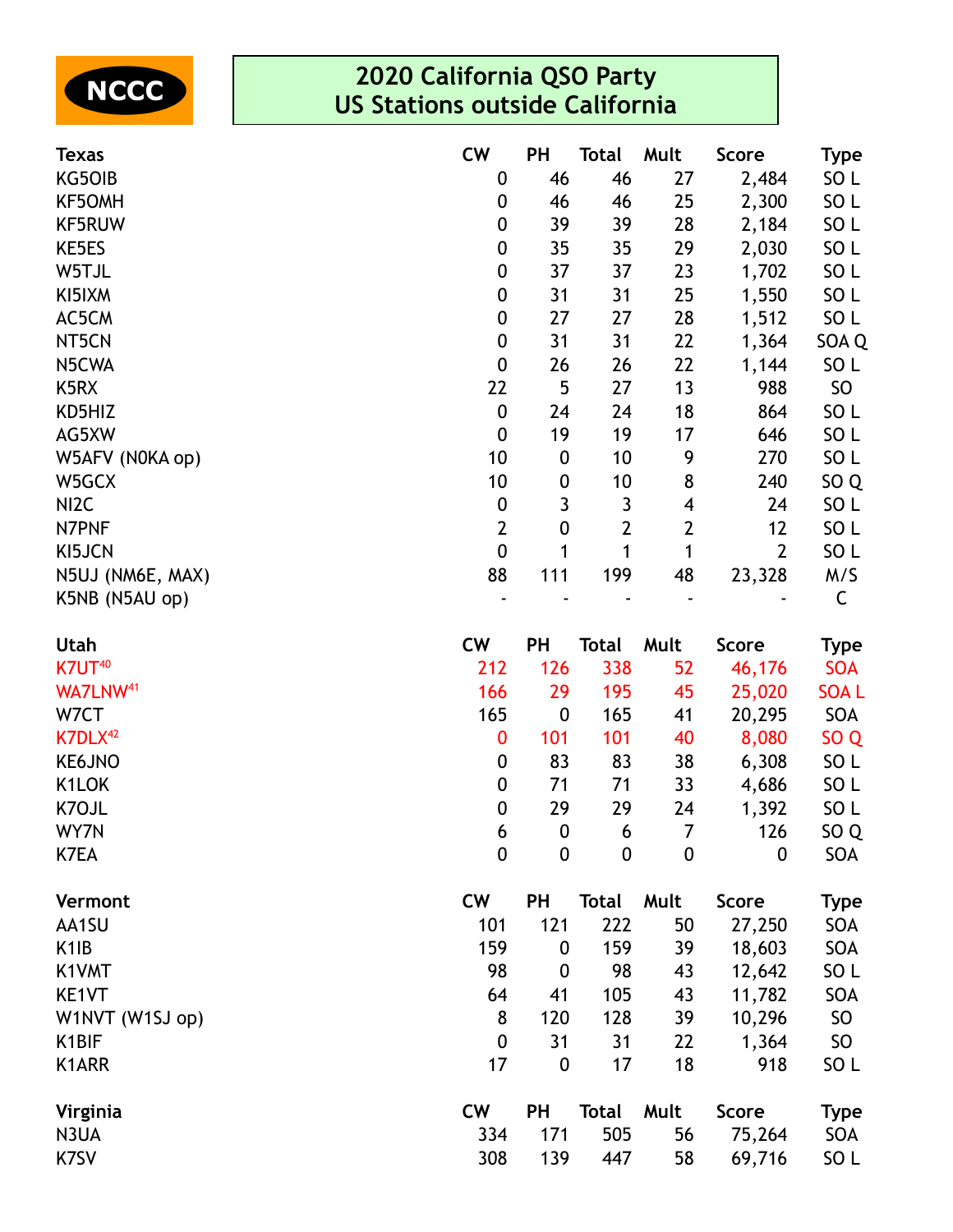

| Virginia            | <b>CW</b>        | PH               | <b>Total</b> | Mult | <b>Score</b> | <b>Type</b>     |
|---------------------|------------------|------------------|--------------|------|--------------|-----------------|
| K4SO                | 226              | $\boldsymbol{0}$ | 226          | 45   | 30,510       | SOA             |
| K4ORD               | 183              | 0                | 183          | 41   | 22,509       | SO <sub>L</sub> |
| N4RV                | 147              | 24               | 171          | 44   | 21,516       | SOA             |
| KB4CG               | 157              | $\boldsymbol{0}$ | 157          | 36   | 16,956       | SO <sub>L</sub> |
| W4VIC               | 108              | 0                | 108          | 36   | 11,664       | SOA             |
| K <sub>2</sub> WK   | 78               | 33               | 111          | 37   | 11,100       | SOA L           |
| K4GM                | 101              | $\boldsymbol{0}$ | 101          | 36   | 10,908       | SOA L           |
| K4FTO               | 85               | $\boldsymbol{0}$ | 85           | 32   | 8,160        | SO <sub>L</sub> |
| AJ4LN               | $\boldsymbol{0}$ | 88               | 88           | 36   | 6,336        | SO <sub>L</sub> |
| N3KN                | 67               | $\boldsymbol{0}$ | 67           | 30   | 6,030        | <b>SOA YL</b>   |
| W5VS                | 66               | 1                | 67           | 29   | 5,800        | SOA L           |
| W4VG                | 60               | $\boldsymbol{0}$ | 60           | 26   | 4,680        | SO <sub>L</sub> |
| N3JT                | 48               | 0                | 48           | 28   | 4,032        | SOA             |
| NJ4Q                | 40               | 0                | 40           | 33   | 3,960        | SOA L           |
| WA4APB              | 42               | 0                | 42           | 30   | 3,780        | SO <sub>L</sub> |
| KN6BU               | 29               | 7                | 36           | 29   | 2,929        | <b>SO</b>       |
| K0ZR                | 38               | $\boldsymbol{0}$ | 38           | 19   | 2,166        | <b>SO</b>       |
| KI4BXU              | $\overline{2}$   | 37               | 39           | 25   | 2,000        | SO <sub>L</sub> |
| K2EKM               | 26               | $\boldsymbol{0}$ | 26           | 19   | 1,482        | SO <sub>Q</sub> |
| N4CWP               | $\boldsymbol{0}$ | 30               | 30           | 20   | 1,200        | SO <sub>L</sub> |
| <b>KC2DPF</b>       | $\boldsymbol{0}$ | 23               | 23           | 17   | 782          | SOA L           |
| N3MN                | 0                | 23               | 23           | 17   | 782          | SOA             |
| <b>KA4RRU</b>       | 9                | 10               | 19           | 15   | 705          | SOA             |
| <b>KK4ADQ</b>       | $\boldsymbol{0}$ | 19               | 19           | 17   | 646          | SOA L           |
| K <sub>2</sub> BIO  | 15               | $\boldsymbol{0}$ | 15           | 14   | 630          | <b>SO</b>       |
| KM4IAJ              | $\boldsymbol{0}$ | 20               | 20           | 15   | 600          | SOA L           |
| NR4C                | 12               | 3                | 15           | 13   | 546          | <b>SO</b>       |
| W4PM                | 14               | $\boldsymbol{0}$ | 14           | 12   | 504          | SO <sub>L</sub> |
| N4QX                | 9                | 1                | 10           | 10   | 290          | SO <sub>L</sub> |
| N2HLJ               | $\boldsymbol{0}$ | $\mathbf{3}$     | 3            | 4    | 24           | SO <sub>L</sub> |
| Washington          | <b>CW</b>        | <b>PH</b>        | <b>Total</b> | Mult | <b>Score</b> | <b>Type</b>     |
| <b>K7RL</b>         | 207              | 234              | 441          | 53   | 57,717       | SO              |
| W6OAT <sup>43</sup> | 202              | 201              | 403          | 56   | 56,448       | <b>SOA</b>      |
| N7NM                | 259              | 51               | 310          | 47   | 41,313       | SOA             |
| K7SS                | 210              | 45               | 255          | 46   | 33,120       | SO <sub>L</sub> |
| KN7T                | 201              | $\boldsymbol{0}$ | 201          | 42   | 25,326       | SO <sub>L</sub> |
| <b>K7HBN</b>        | 171              | $\boldsymbol{0}$ | 171          | 45   | 23,085       | SO <sub>L</sub> |
| K6KR                | 103              | 43               | 146          | 41   | 16,195       | SOA             |
| <b>K7VAP</b>        | $\boldsymbol{0}$ | 151              | 151          | 51   | 15,402       | SOLYL           |
| NU7J                | 110              | 24               | 134          | 35   | 13,230       | <b>SO</b>       |
| NN7M                | 108              | 5                | 113          | 38   | 12,692       | SO <sub>L</sub> |
| WA8ZNC              | 87               | 31               | 118          | 39   | 12,597       | SO <sub>L</sub> |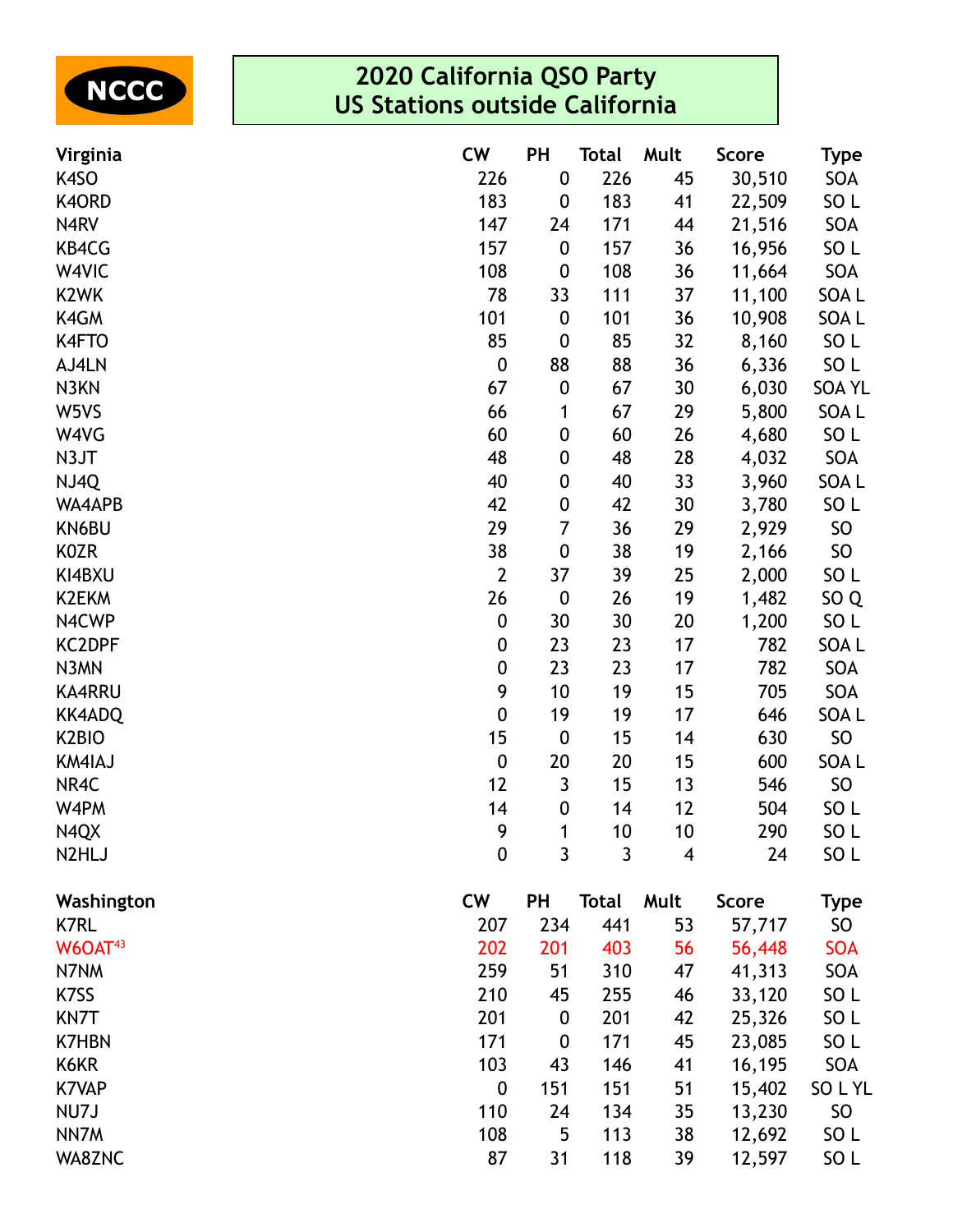

| Washington           | <b>CW</b>        | PH               | Total            | Mult                     | <b>Score</b>     | Type            |
|----------------------|------------------|------------------|------------------|--------------------------|------------------|-----------------|
| N7EPD                | 82               | $\boldsymbol{0}$ | 82               | 29                       | 7,134            | SO              |
| AB7RW                | 62               | 0                | 62               | 30                       | 5,580            | SO <sub>L</sub> |
| W7POE                | 67               | 0                | 67               | 27                       | 5,427            | SO <sub>L</sub> |
| W7TMT                | 38               | $\boldsymbol{0}$ | 38               | 18                       | 2,052            | SO <sub>L</sub> |
| <b>K7NWR</b>         | $\boldsymbol{0}$ | 36               | 36               | 25                       | 1,800            | SO <sub>L</sub> |
| NS7U                 | $\boldsymbol{0}$ | 42               | 42               | 21                       | 1,764            | SO <sub>L</sub> |
| WT8P                 | 29               | $\boldsymbol{0}$ | 29               | 18                       | 1,566            | SOA L           |
| K7GS                 | 27               | $\boldsymbol{0}$ | 27               | 18                       | 1,458            | SO <sub>L</sub> |
| N7AME                | $\boldsymbol{0}$ | 27               | 27               | 16                       | 864              | SO <sub>L</sub> |
| W7DRA (+ @WE7DRA)    | 16               | $\boldsymbol{0}$ | 16               | 10                       | 480              | SO              |
| <b>WA7DUH</b>        | $\boldsymbol{0}$ | 16               | 16               | 15                       | 480              | SOA             |
| N7BVY                | 9                | $\boldsymbol{0}$ | 9                | 10                       | 270              | SO <sub>L</sub> |
| K9QJS                | $\boldsymbol{0}$ | 14               | 14               | 8                        | 224              | SO              |
| <b>KB7AK</b>         | 10               | $\boldsymbol{0}$ | 10               | 5                        | 150              | SO <sub>L</sub> |
| <b>KC7YE</b>         | 4                | 0                | 4                | 5                        | 60               | SO <sub>L</sub> |
| WM7X                 | $\boldsymbol{0}$ | $\boldsymbol{0}$ | $\boldsymbol{0}$ | $\mathbf 0$              | $\boldsymbol{0}$ | SO <sub>L</sub> |
| <b>West Virginia</b> | <b>CW</b>        | PH               | <b>Total</b>     | Mult                     | <b>Score</b>     | <b>Type</b>     |
| <b>N8II</b>          | 306              | 308              | 614              | 54                       | 82,836           | SO <sub>L</sub> |
| NW8U                 | 91               | 47               | 138              | 44                       | 16,148           | SOA             |
| WA8KAN               | 94               | 7                | 101              | 35                       | 10,360           | SO <sub>L</sub> |
| W8OP                 | 31               | 8                | 39               | 38                       | 4,142            | SOA             |
| KE8AE                | 48               | 0                | 48               | 25                       | 3,600            | SO <sub>L</sub> |
| W8SP (W8OP, @W8OP)   | 10               | 8                | 18               | 18                       | 828              | SOA             |
| Wisconsin            | <b>CW</b>        | PH               | <b>Total</b>     | Mult                     | Score            | <b>Type</b>     |
| W9XT <sup>44</sup>   | 279              | 95               | 374              | 57                       | 58,539           | <b>SOAL</b>     |
| N7ZZ                 | 235              | 130              | 365              | 55                       | 53,075           | SO <sub>L</sub> |
| N9UA                 | 142              | 38               | 180              | 41                       | 20,582           | SOA L           |
| N <sub>9</sub> CK    | 120              | 0                | 120              | 42                       | 15,120           | SOA L           |
| KB9S                 | 110              | $\boldsymbol{0}$ | 110              | 38                       | 12,540           | SO <sub>L</sub> |
| NS9I                 | 110              | $\boldsymbol{0}$ | 110              | 37                       | 12,210           | SO              |
| AC9TO                | $\boldsymbol{0}$ | 98               | 98               | 40                       | 7,840            | SO <sub>L</sub> |
| KB9OWD               | 52               | 34               | 86               | 30                       | 6,720            | SOA L           |
| W90A/9               | 46               | 26               | 72               | 35                       | 6,650            | SOA             |
| K9GDF                | 56               | $\boldsymbol{0}$ | 56               | 27                       | 4,536            | SO <sub>L</sub> |
| KD9LRB               | 37               | 31               | 68               | 25                       | 4,325            | SOLYL           |
| KG9JP                | $\boldsymbol{0}$ | 62               | 62               | 32                       | 3,968            | SO <sub>L</sub> |
| WB9TFH               | 11               | 39               | 50               | 32                       | 3,552            | SO              |
| WA9PND               | $\boldsymbol{0}$ | 39               | 39               | 24                       | 1,872            | SO <sub>L</sub> |
| AD5PR                | $\boldsymbol{0}$ | 32               | 32               | 26                       | 1,664            | SO <sub>L</sub> |
| KN <sub>9</sub> P    | $\boldsymbol{0}$ | 26               | 26               | 23                       | 1,196            | SOA             |
| WB9PRG               | $\boldsymbol{0}$ | 3                | $\mathsf{3}$     | $\overline{\mathcal{A}}$ | 24               | SO <sub>L</sub> |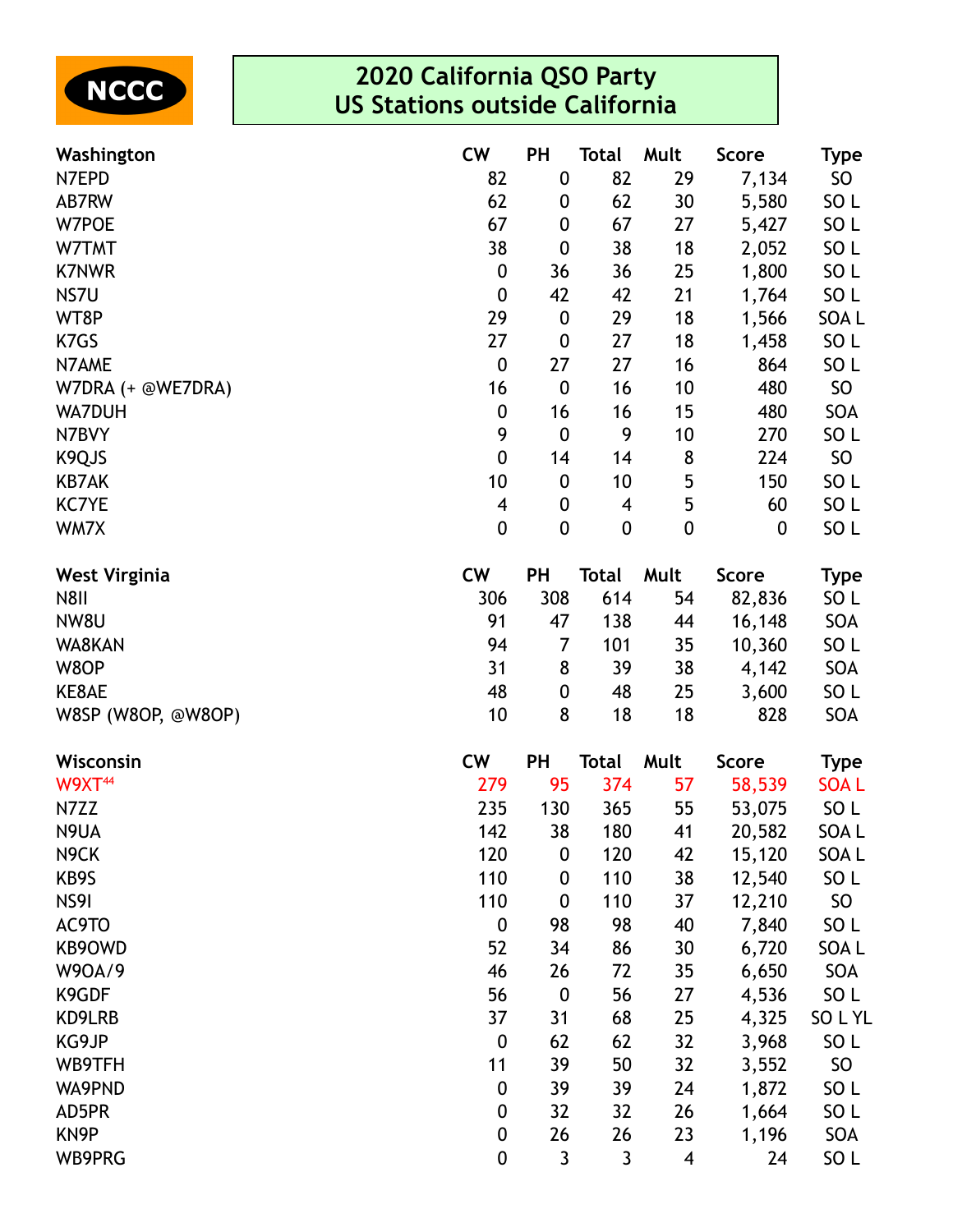

| Wisconsin<br>KA9VVQ (+ W9FZ)<br>W9EW | <b>CW</b><br>118<br>۰ | PH<br>80  | Total<br>198 | Mult<br>46<br>$\blacksquare$ | <b>Score</b><br>23,644<br>٠ | Type<br>M/SL |
|--------------------------------------|-----------------------|-----------|--------------|------------------------------|-----------------------------|--------------|
|                                      |                       |           |              |                              |                             |              |
| <b>Wyoming</b>                       | <b>CW</b>             | <b>PH</b> | Total        | Mult                         | Score                       | Type         |
| <b>WC7S45</b>                        | 174                   | 0         | 174          | 40                           | 20,880                      | <b>SOA Q</b> |
| N7MZW                                | 0                     | 153       | 153          | 46                           | 14,076                      | SOA L        |

C = *Checklog*

E = Country Expedition L = Low Power M = Mobile M/M = Multi-Multi M/S = Multi-Single  $Q = QRP$ YL = Female Operator

New record for SOA LP Alaska New record for SOA LP Arizona <sup>3</sup>New record for SOA ORP Arizona New record for SOA LP Arkansas New record for SOA HP Connecticut New record for SOA HP Delaware New record for SOA LP Delaware <sup>8</sup>New record for SOA LP Georgia New record for SOA QRP Georgia <sup>10</sup>New record for SOA HP Hawaii New record for SO QRP Idaho New record for M/S HP Illinois New record for SOA HP Indiana <sup>14</sup>New record for M/S HP Indiana New record for SOA HP Iowa <sup>16</sup>New record for SOA HP Maine New record for SOA LP Maine New record for SOA HP Massachusetts New record for M/M LP Massachusetts New record for SOA LP Minnesota New record for SOA QRP Minnesota <sup>22</sup>New record for SO HP Mississippi New record for SOA LP Mississippi New record for SOA LP Montana <sup>25</sup>New record for SOA HP Nevada <sup>26</sup>New record for SOA LP Nevada New record for M/S LP Nevada